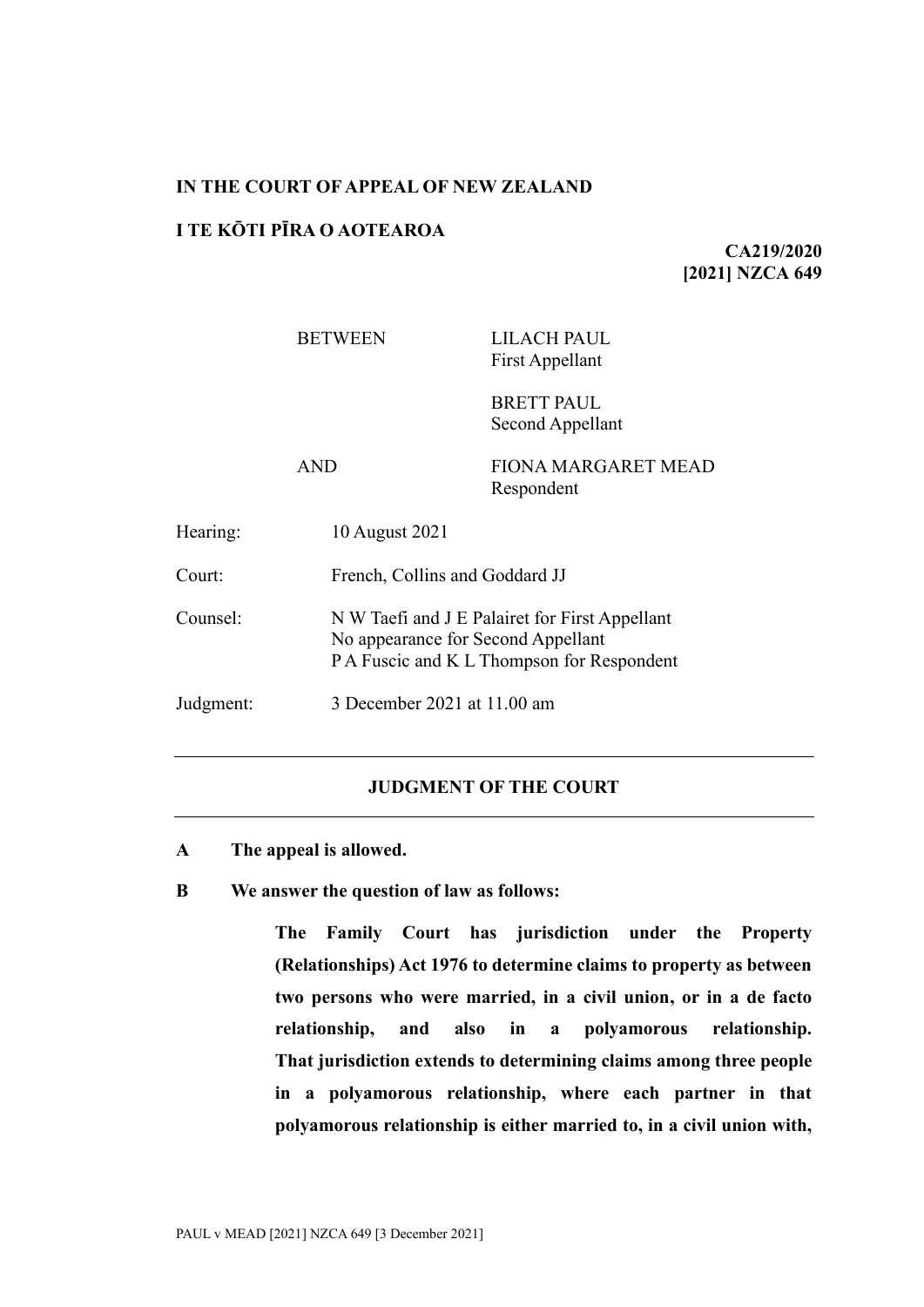**or in a de facto relationship with, each of the other partners in that polyamorous relationship.**

- **C The respondent must pay costs to the first appellant for a standard appeal on a band A basis, with usual disbursements.**
- **D Costs in the High Court are to be determined by that Court in light of the outcome in this Court.**

| <b>Table of contents</b>                                                                                     |                    |  |
|--------------------------------------------------------------------------------------------------------------|--------------------|--|
|                                                                                                              | Para no            |  |
| <b>Background</b>                                                                                            |                    |  |
| The proceedings                                                                                              |                    |  |
| <b>High Court decision</b>                                                                                   |                    |  |
| The issue before this Court on appeal                                                                        |                    |  |
| <b>Submissions on appeal</b>                                                                                 |                    |  |
| Submissions for appellant                                                                                    | [29]               |  |
| Submissions for respondent                                                                                   | $\left[34\right]$  |  |
| <b>Relevant PRA provisions</b>                                                                               |                    |  |
| <b>Discussion</b>                                                                                            |                    |  |
| The PRA does not apply to polyamorous relationships as such                                                  | $\lceil 58 \rceil$ |  |
| Does the PRA apply to a married couple in a polyamorous relationship?                                        | [60]               |  |
| Can there be a de facto relationship for PRA purposes in the context<br>of a wider polyamorous relationship? | [71]               |  |
| The workability of this approach                                                                             | [80]               |  |
| Conclusion                                                                                                   |                    |  |
| <b>Result</b>                                                                                                | [105]              |  |

### **REASONS OF THE COURT**

(Given by Goddard J)

[1] Lilach Paul and Brett Paul were married in February 1993. In 2002, they formed a polyamorous relationship with Fiona Mead. They lived together in that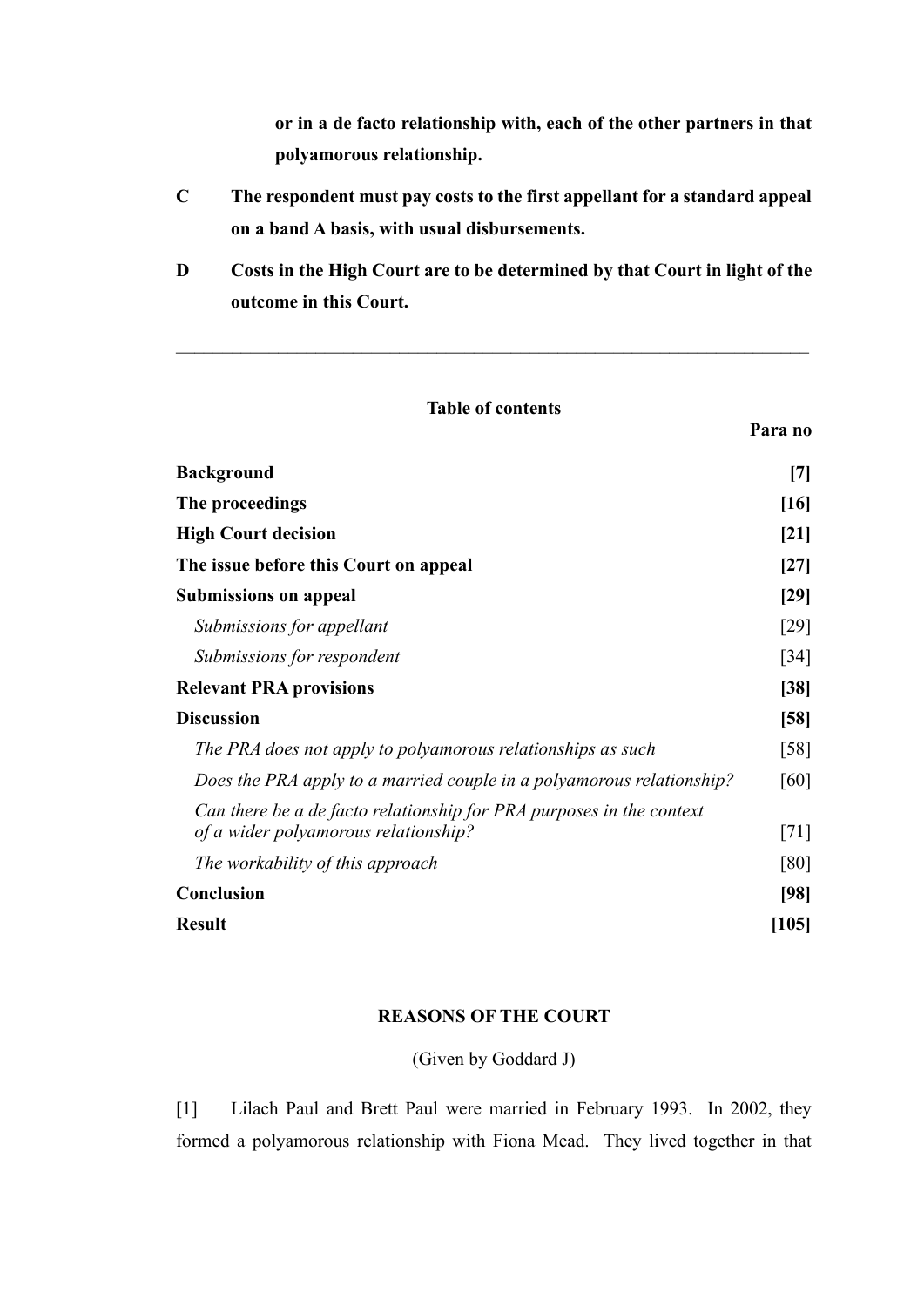relationship for the next 15 years. Lilach separated from Fiona and Brett in November 2017. Brett and Fiona subsequently separated in early 2018.

[2] During the relationship, the three partners lived together in the same house on a four-hectare property in Kumeu. Each partner made contributions of various kinds to their joint household.

[3] What legal regime governs the division of property between the three partners, following their separation? The rules of common law and equity in relation to property interests? Or the Property (Relationships) Act 1976 (PRA), and the principle it embodies that each of the spouses or partners is entitled to share equally in the family home, family chattels, and other relationship property?

[4] When Lilach and Brett entered into a polyamorous relationship with Fiona in 2002, they did not cease to live together as a married couple for the purposes of the PRA. As between Lilach and Brett, the PRA clearly applies following their separation in 2017.

[5] Lilach says that for most of this period, her relationship with Fiona was of essentially the same nature as her relationship with Brett. If that is correct, then there is no good reason for a different legal regime to apply to division of property as between Lilach and Brett, and as between Lilach and Fiona. The PRA does not distinguish between married couples and couples in a long-term de facto relationship. It would be inconsistent and unjust if the PRA governed the division of property as between Lilach and Brett, but a different regime based on common law and equitable property rules applied as between each of Lilach and Fiona, and Brett and Fiona.

[6] We consider that the text and purpose of the PRA support its application as between the partners in each couple within a wider polyamorous relationship, if that couple is in a qualifying relationship. There may of course be different start and end dates for the application of the PRA so far as each couple is concerned. We explain the reasons for this approach, and how it would work in practice, in more detail below.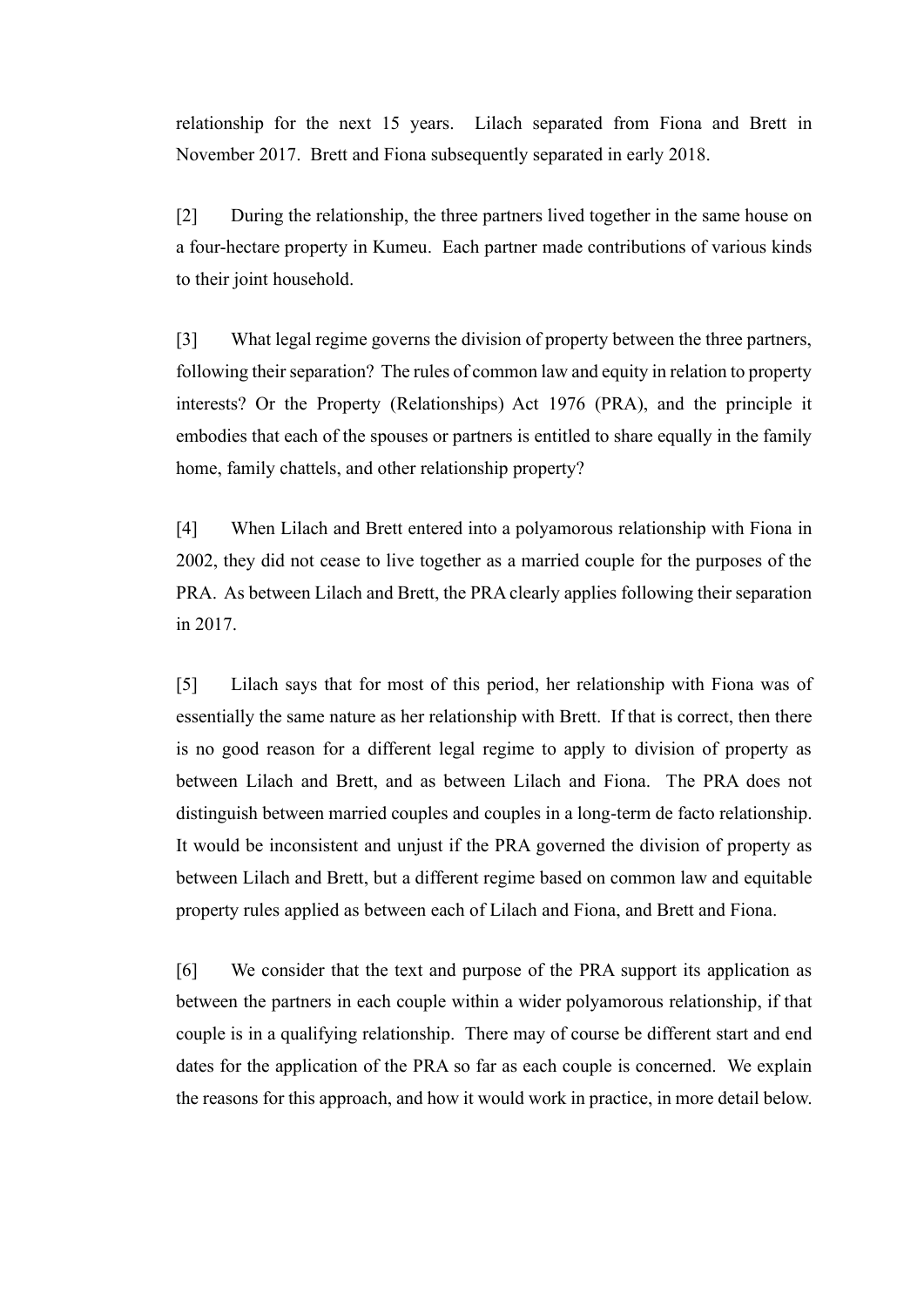## <span id="page-3-0"></span>**Background**

[7] As already mentioned, Lilach and Brett married in 1993. Lilach met Fiona in 1999, and the three of them formed a polyamorous relationship in November 2002.

[8] Around the time Lilach, Brett and Fiona formed their polyamorous relationship, they moved into a four-hectare property in Kumeu which was purchased in Fiona's name for \$533,000. She paid the deposit of \$40,000. The property had a rateable value of \$2,175,000 in 2017. This is the property that Lilach and Brett say is relationship property, in which they are entitled to share.

[9] For the next 15 years, the parties lived together at the Kumeu property. Their relationship continued. For the most part they shared the same bed.

[10] Fiona practised as a veterinarian throughout the relationship. Brett established a paintball business on the property. Brett and Lilach had a lawn mowing business. Lilach also practised as an artist.

[11] Each party contributed to the household and to activities which occurred on the property (being general maintenance of the property and helping each other with their respective businesses). The parties differ about the extent of those contributions.

[12] While the relationship between Lilach, Brett and Fiona was the primary relationship, there were other secondary relationships between each party and other individuals. Some of these secondary relationships were between one party and the secondary party, while others involved more than one party (again, either individually at different points of time or forming a secondary polyamorous relationship). At least one of these secondary relationships appears to have lasted for three years.

[13] Lilach's affidavit provides an overview of the relationship, which appears to be undisputed:

For … 15 years we were in a relationship and lived together at the Property. We had an understanding that although we were free to love others, the relationship between the three of us was the main relationship. For the large majority of the relationship all three of us have been sharing the same room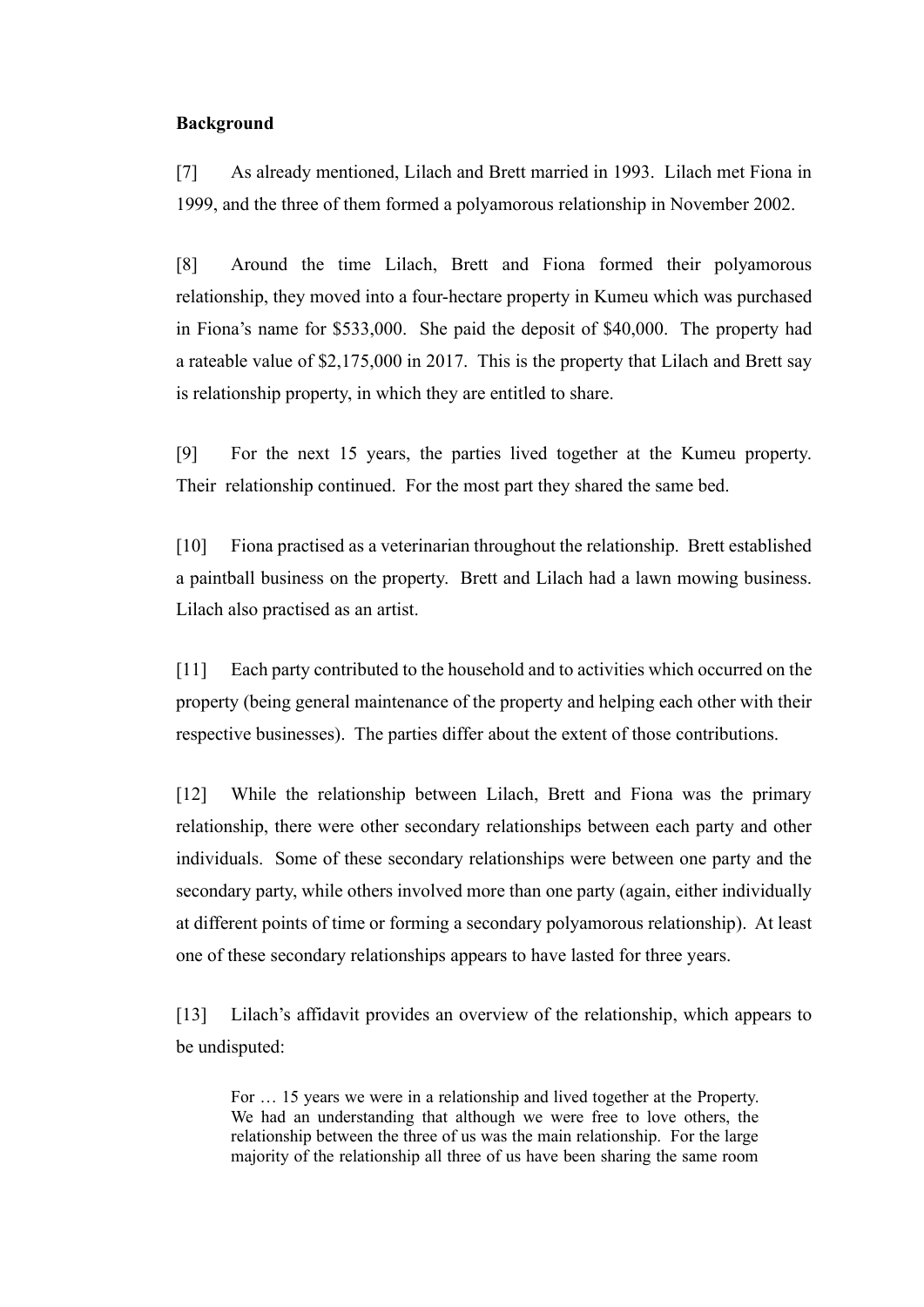and same bed until about a year before our separation when I moved into the guest room.

When we moved into the Property Fiona, Brett and I committed to a shared life with each other. In particular, soon after we moved into the Property, we had a private ceremony during which Brett and I gave a third ring to Fiona. The ring was identical to the ring Brett and I had with the exception of the stone in the middle and it was made by the same jeweller … We all wore our rings throughout our 15-year relationship, but I did lose my ring about two years ago. …

[14] Lilach separated from Fiona and Brett in November 2017.

[15] Brett and Fiona subsequently separated in early 2018. Fiona remains living in the Kumeu property.

# <span id="page-4-0"></span>**The proceedings**

[16] In February 2019 Lilach made an application to the Family Court naming Fiona and Brett as respondents. She sought orders determining the parties' respective shares in relationship property. Lilach claimed that the Kumeu property was their family home, and claimed a one-third share of that property.

[17] Fiona appeared under protest to the jurisdiction of the Family Court, on the basis that Lilach's application was founded on a relationship of three people, so did not relate to a de facto relationship as defined by the PRA.

[18] Brett filed a notice of defence and a cross-application for orders determining the parties' shares in the relationship property "arising as a consequence of the contemporaneous relationships". He sought a declaration that the parties were in three contemporaneous qualifying relationships under the PRA:

- (a) Brett and Lilach as husband and wife;
- (b) Brett and Fiona as de facto partners; and
- (c) Fiona and Lilach as de facto partners.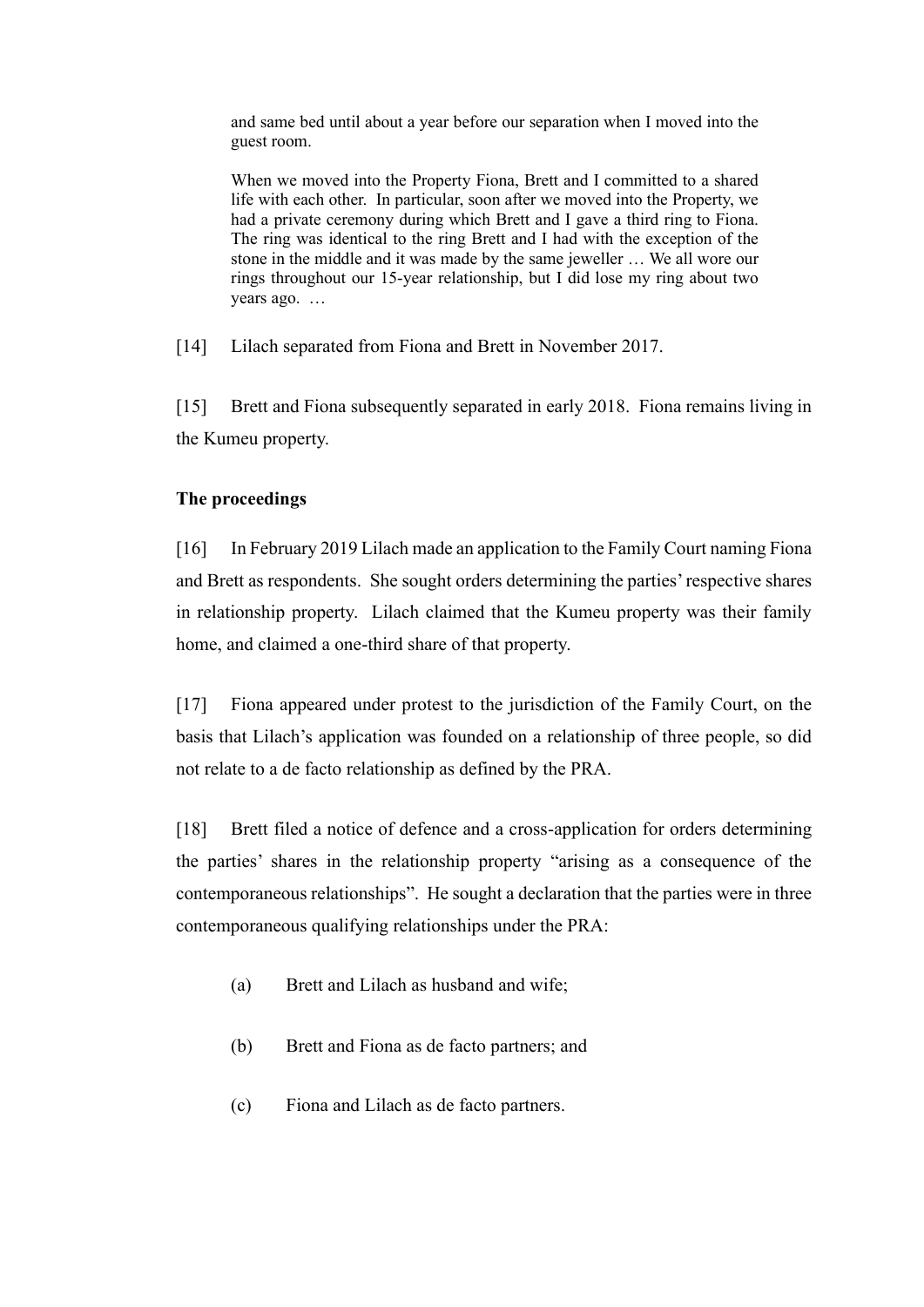[19] Lilach applied for orders setting aside Fiona's protest to jurisdiction on the grounds that the three parties were in a relationship of 15 years' duration, and her application related to three "triangular" contemporaneous relationships, as described by Brett.

[20] In June 2019 Judge Pidwell referred the case to the High Court by way of case stated. The parties could not agree on the specific terms of reference for the case stated. The Judge formulated the question for the High Court as:

Does the Family Court have jurisdiction to determine the property rights of three persons in a contemporaneous polyamorous relationship under the [PRA]?

### <span id="page-5-0"></span>**High Court decision**

[21] Hinton J noted that the two effective claimants (Lilach and Brett Paul) appeared to accept that the PRA does not provide for polyamorous relationships as such. Rather, they sought to break their three-way relationship down into contemporaneous qualifying relationships. In those circumstances the Judge considered that the question should be restated as follows:<sup>1</sup>

<span id="page-5-1"></span>Does the Family Court have jurisdiction under the [PRA] to determine the property rights of three persons in a polyamorous relationship, either on the basis of that relationship or by dividing that relationship into dyadic parts?

[22] The Judge recorded that the relationships that do qualify under the PRA are marriages, de facto relationships and civil unions, each of which is defined in the Act. Each of those was, the Judge said, plainly limited to relationships between two people only.<sup>2</sup> The Judge identified a number of provisions in the PRA that assume there are two people in a marriage, civil union or de facto relationship.<sup>3</sup>

[23] For the purposes of the PRA, a de facto relationship is defined as a relationship between two persons who live together as a couple, and who are not married to or in a civil union with, one another.<sup>4</sup> The Judge considered that, on their own evidence

<sup>&</sup>lt;sup>1</sup> *Paul v Mead* [2020] NZHC 666, [2020] NZFLR 1042 [High Court judgment] at [3].

 $\frac{2}{3}$  At [23].

 $\frac{3}{4}$  At [24]-[27].

PRA, s 2D.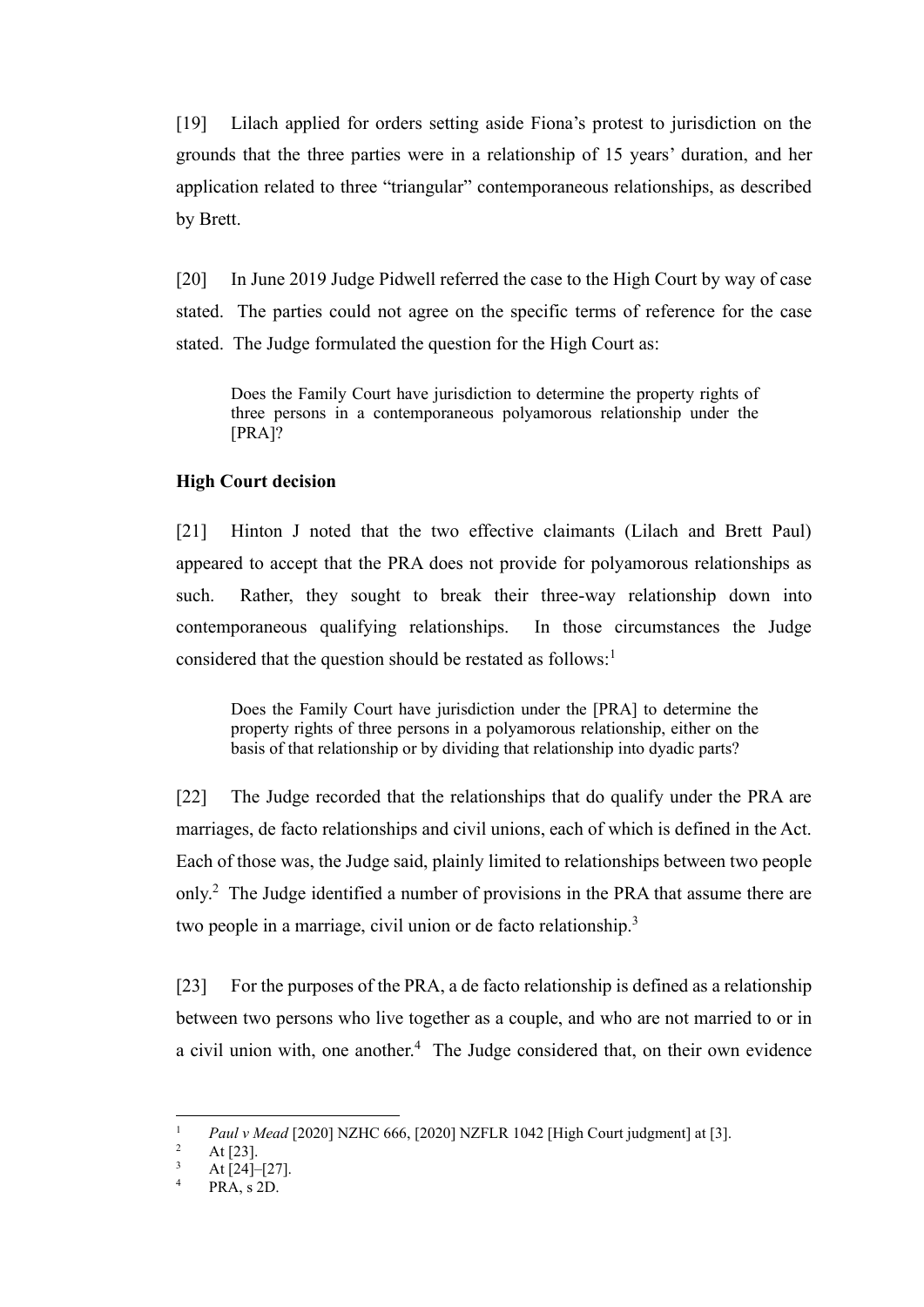and on the basis of the case stated, neither Lilach nor Brett was living with Fiona "as a couple".<sup>5</sup> Each was living with her as part of a threesome (or sometimes more). The Judge considered that:<sup>6</sup>

While the requirement to be living together "as a couple" does not preclude another person living with the couple, nor one of the couple living with a third person, it does in my view exclude a scenario where all three are participating in the very relationship at issue. That is not living together *as a couple*.

[24] The Judge did not consider that Lilach and Brett's argument derived any support from ss 52A and 52B of the PRA, which address the priority of competing claims where there are contemporaneous relationships: either a marriage or civil union and a de facto relationship (s 52A), or two de facto relationships (s 52B). Those sections do not expand the scope of the PRA. There must be two qualifying relationships before those provisions can apply. In this case, the relationships between Lilach and Fiona, and between Brett and Fiona, were not qualifying relationships.<sup>7</sup>

[25] The Judge considered that Parliament had premised the PRA on the notion of "coupledom". Extension of the PRA to polyamorous relationships was a matter for Parliament: that sort of reform cannot be accomplished through the courts.<sup>8</sup>

<span id="page-6-0"></span>[26] The Judge noted that this approach did not leave the claimants without remedy. The issues between them could be addressed at equity. $9$  It might be appropriate for these areas of Judge-made law to be developed in light of the principles expressed in the PRA.<sup>10</sup>

<sup>&</sup>lt;sup>5</sup> High Court judgment, above n [1,](#page-5-1) at [26], citing Property (Relationships) Act 1976 [PRA], ss 2C and 2D.

<sup>6</sup> At [31] (emphasis in original).

At [34]–[37].

At [56]–[57].

<sup>9</sup> At [61], citing *Lankow v Rose* [1995] 1 NZLR 277 (CA); and, for a more recent application of the same, *Hawkes Bay Trustee Co Ltd v Judd* [2016] NZCA 397. For a recent discussion of that case and its "aftermath", see Emily Stannard and Helen Cull "*Lankow v Rose* and its aftermath" (2019) 3 NZWLJ 93.

 $10$  At [61].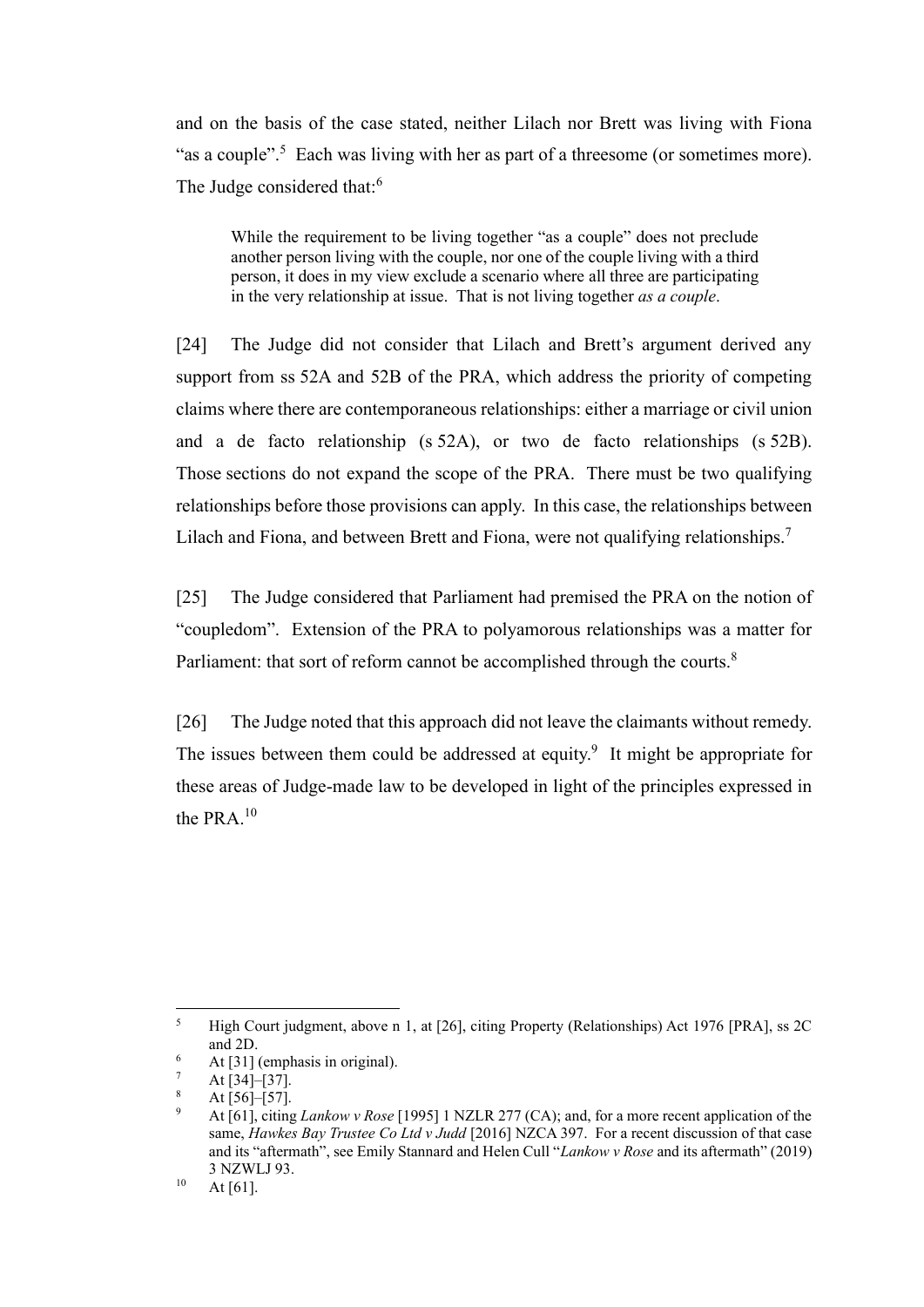#### <span id="page-7-0"></span>**The issue before this Court on appeal**

[27] Lilach appeals to this Court from the High Court judgment on the case stated.

[28] The sole issue before this Court is the question of law raised by the case stated concerning the jurisdiction of the Family Court to hear claims under the PRA as between partners in a polyamorous relationship. No findings have yet been made on matters of fact relevant to whether any two or more of the participants were in a qualifying relationship for the purposes of the PRA, and no findings have been made in relation to division of property. Those are all matters that are yet to be determined by the Family Court, in the event that it has jurisdiction to entertain Lilach and Brett's claims.

#### <span id="page-7-1"></span>**Submissions on appeal**

#### <span id="page-7-2"></span>*Submissions for appellant*

[29] Ms Taefi, counsel for Lilach, submitted that a polyamorous relationship between three persons is effectively three triangular contemporaneous relationships. She set that approach out in diagram form as follows:

Diagram 1:



[30] Ms Taefi pointed out that when the PRA was amended in 2001 to extend the rights previously afforded to married persons to people in de facto relationships, those amendments recognised that a person may be in a relationship with two people at the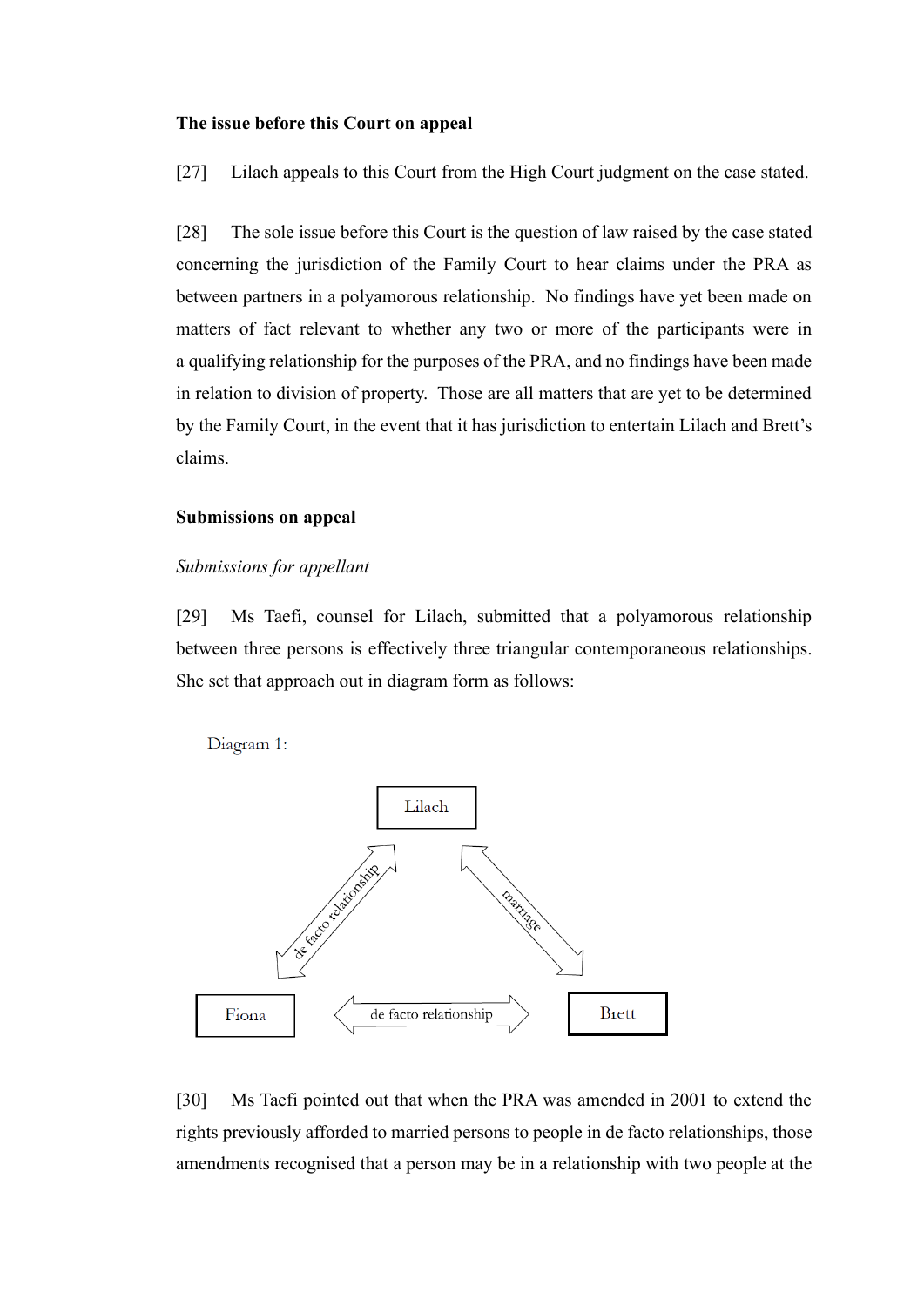same time.<sup>11</sup> Clearly it was within Parliament's contemplation that the PRA might apply to non-monogamous relationships.

[31] Ms Taefi submitted that the test for a de facto relationship in s 2D of the PRA is evaluative, enabling the court to adopt a fact-specific approach to a variety of human relationships. The PRA is social legislation, which should be interpreted in a manner consistent with changing social mores and the diverse forms of relationships in our society. A purposive approach to the PRA recognises that it is intended to apply flexibly to a range of human relationships. The legislation does not make any judgement about the nature of the relationship in question: it simply seeks to achieve a fair division of property once the relationship has ended.

[32] Ms Taefi submitted that it would be anomalous, and contrary to the intention of Parliament, to deprive Lilach of the rights of a de facto partner under the PRA where her relationship with Fiona met the test set out in s 2D, solely on the basis that she and Fiona were also in committed relationships with Brett. Likewise, it would be anomalous if ss 52A and 52B applied to a relationship where Lilach was in separate contemporaneous relationships with Fiona and Brett (as shown in Diagram 2 below), but did not apply because Brett and Fiona were also in a contemporaneous relationship with one another (as in Diagram 1 above).

Diagram 2:



 $11$  PRA, ss 52A and 52B.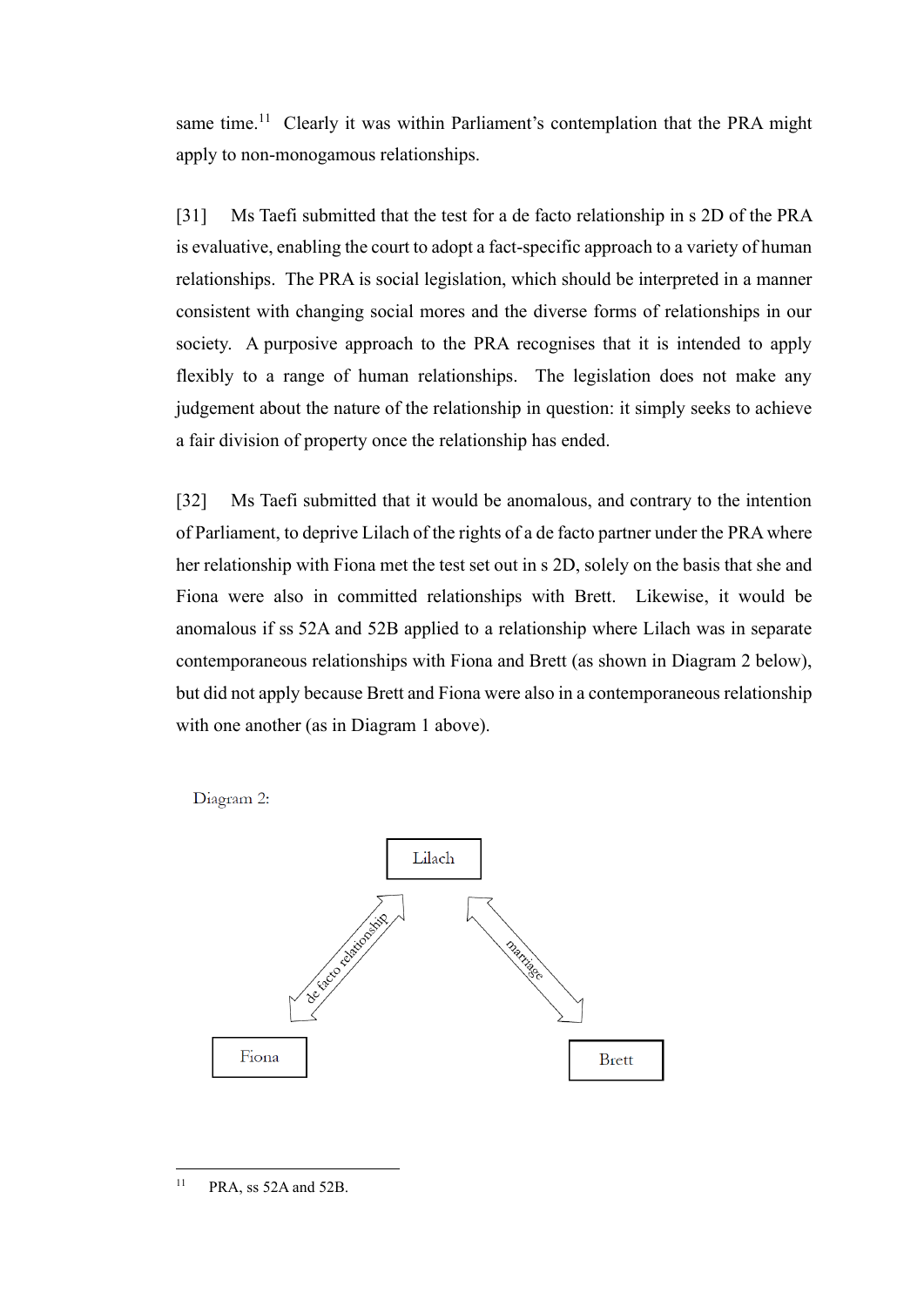[33] Ms Taefi submitted that the Court should adopt an interpretation of the PRA which is consistent with the New Zealand Bill of Rights Act 1990 (NZBORA), and in particular the right to freedom from discrimination on the grounds of family status.<sup>12</sup> Family status means, among other things, being married to, or being in a civil union or de facto relationship with, a particular person. The interpretation adopted by the High Court discriminated against Lilach because she was in a de facto relationship with a person who was also in a de facto relationship with her husband. Lilach should not be denied the protections provided by the PRA — an equitable and efficient mechanism for dividing relationship property — merely because she was in a non-traditional relationship structure.

#### <span id="page-9-0"></span>*Submissions for respondent*

[34] Mr Fuscic, counsel for Fiona, supported the approach adopted by the Judge. He submitted that the language of the PRA clearly confined de facto relationships to relationships between two people forming a couple. The PRA did not apply to three or more persons in a polyamorous relationship. Section 52B did not extend the scope of the PRA to other forms of relationship.

[35] Mr Fuscic drew our attention to the many respects in which the language of the PRA reflects a focus on relationships between two people.<sup>13</sup> He submitted that it is for Parliament to change the law to give statutory recognition to relationships of three or more persons as a "relationship" which has the same rights or responsibilities as married couples, civil union couples and de facto couples, which are the basic framework of the family unit. That did not mean that a partner in a polyamorous relationship was left without legal remedies on separation. They might have a constructive trust claim in equity, or a quantum meruit claim.<sup>14</sup>

[36] Mr Fuscic submitted that ss 52A and 52B are problematic in themselves, but in any event cannot extend the scope of the PRA. Those provisions apply only if there is a relevant qualifying marriage, civil union or de facto relationship. Attempting to

<sup>&</sup>lt;sup>12</sup> New Zealand Bill of Rights Act 1990 [NZBORA], s 19(1); and Human Rights Act 1993, s  $21(1)(1)(iii)$ .

<sup>13</sup> Including PRA, ss 2D, 11, 13, 21, 21A, 23 and 25.

<sup>14</sup> *Lankow v Rose*, above n [9;](#page-6-0) and *Buysers v Dean* [2002] NZFLR 1 (HC).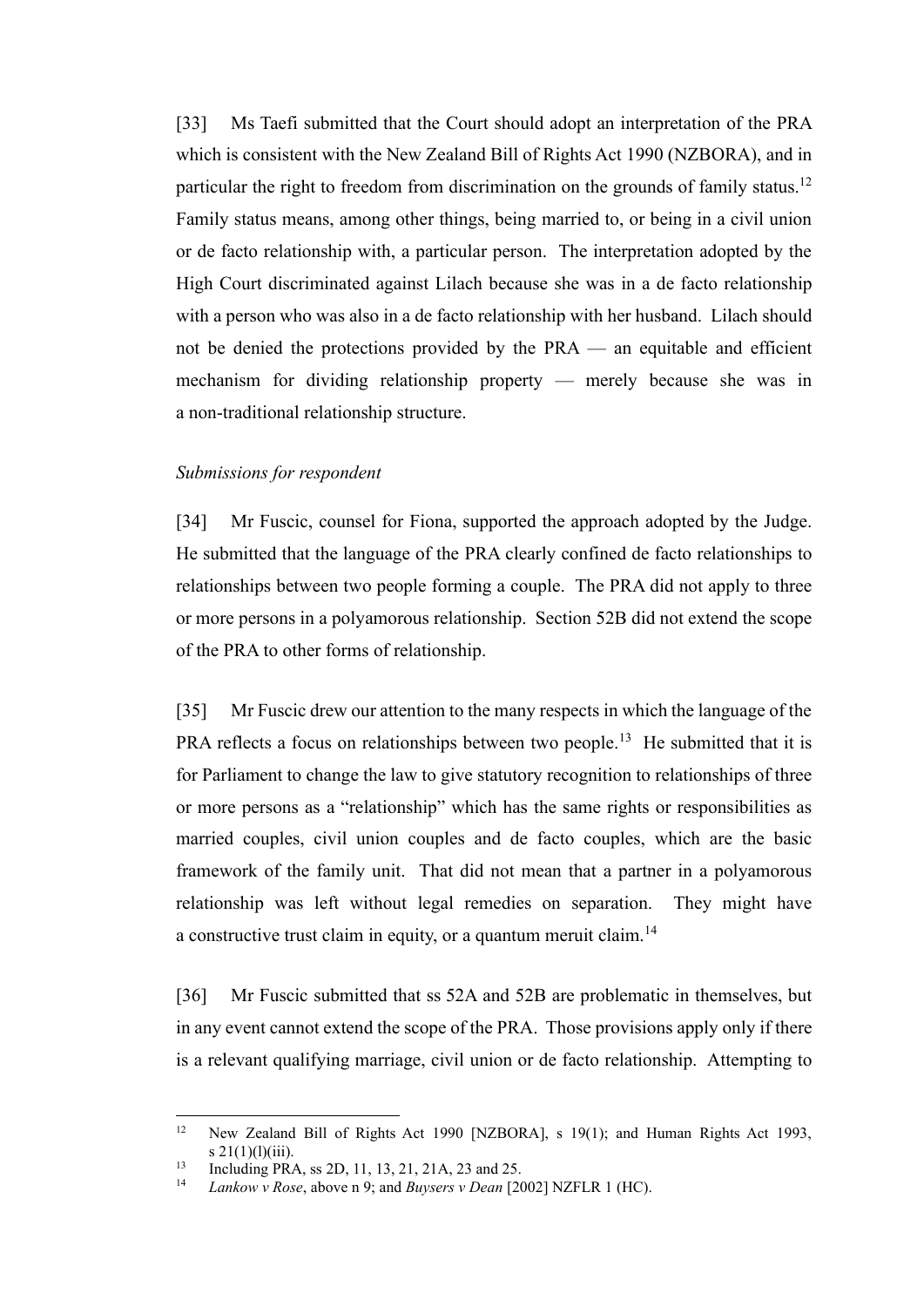apply ss 52A and 52B in this context would be unworkable and would produce unsatisfactory results.

[37] The approach adopted by the High Court did not involve discrimination against Lilach under the Human Rights Act 1993, so did not involve any inconsistency with NZBORA. She was not in a de facto relationship with Fiona, so was not being discriminated against on the basis of such a relationship. And in any event, the language of the legislation is clear. Clear statutory language cannot be overridden by reference to NZBORA.<sup>15</sup>

# <span id="page-10-0"></span>**Relevant PRA provisions**

[38] The PRA governs division of relationship property when a marriage, civil union or de facto relationship comes to an end. It applies only where the parties have been in one of these qualifying relationships. The PRA is a code: it applies instead of the rules and presumptions of the common law and equity to the extent that they apply to transactions between spouses or partners in respect of property.<sup>16</sup>

[39] The purpose of the PRA is set out in s 1M:

# **1M Purpose of this Act**

The purpose of this Act is—

- (a) to reform the law relating to the property of married couples and civil union couples, and of couples who live together in a de facto relationship:
- (b) to recognise the equal contribution of both spouses to the marriage partnership, of civil union partners to the civil union, and of de facto partners to the de facto relationship partnership:
- (c) to provide for a just division of the relationship property between the spouses or partners when their relationship ends by separation or death, and in certain other circumstances, while taking account of the interests of any children of the marriage or children of the civil union or children of the de facto relationship.

<sup>&</sup>lt;sup>15</sup> NZBORA, s 6.<br><sup>16</sup> PRA s 4

PRA, s 4.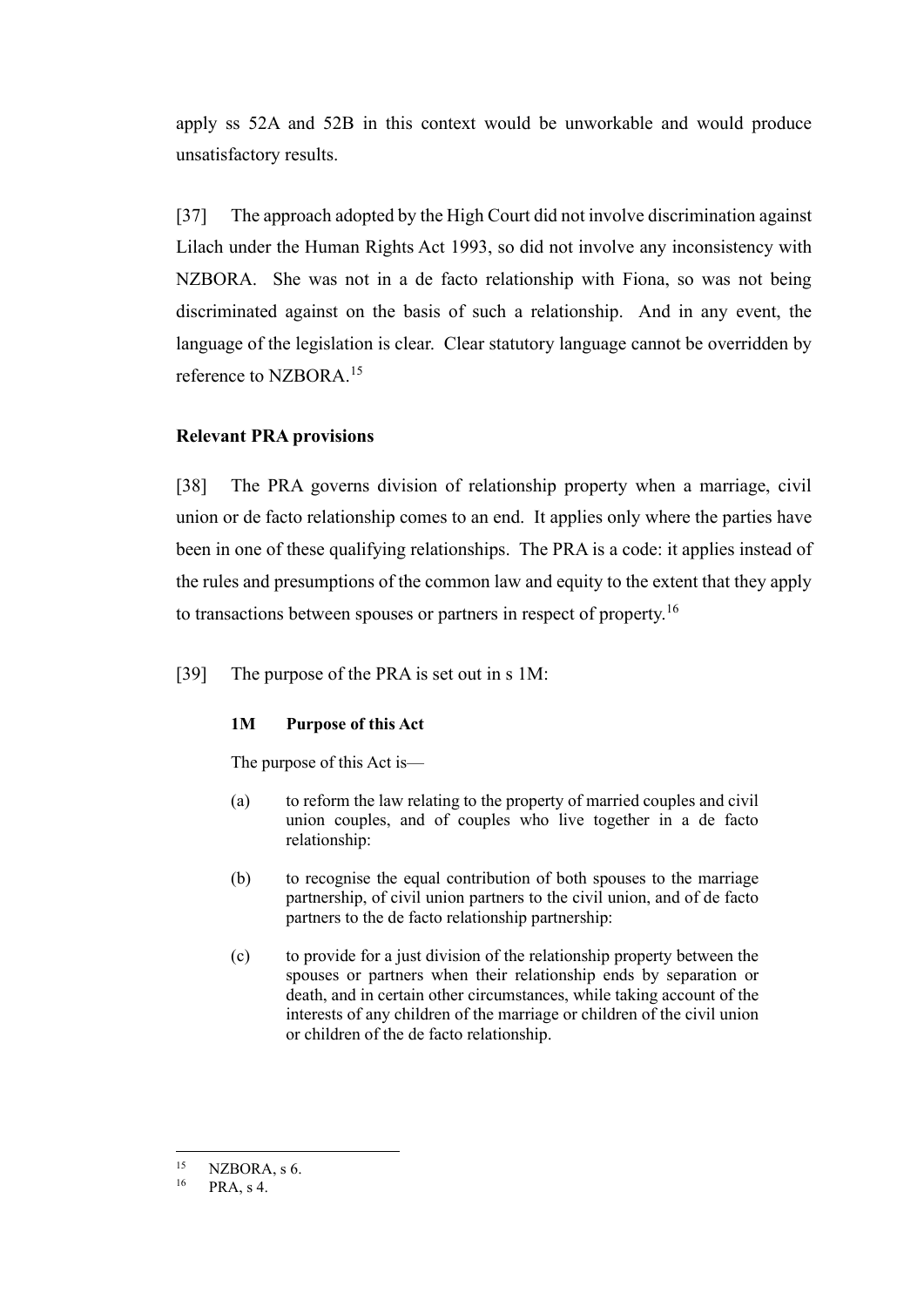[40] Section 1N sets out four principles to guide the achievement of the purpose of the PRA:

- (a) the principle that men and women have equal status, and their equality should be maintained and enhanced:
- (b) the principle that all forms of contribution to the marriage partnership, civil union, or the de facto relationship partnership, are treated as equal:
- (c) the principle that a just division of relationship property has regard to the economic advantages or disadvantages to the spouses or partners arising from their marriage, civil union, or de facto relationship or from the ending of their marriage, civil union, or de facto relationship:
- (d) the principle that questions arising under this Act about relationship property should be resolved as inexpensively, simply, and speedily as is consistent with justice.
- <span id="page-11-0"></span>[41] The terms "marriage" and "civil union" are defined in ss 2A and 2AB:

#### **2A Meaning of marriage**

- (1) In this Act, **marriage** includes a marriage that—
	- (a) is void; or
	- (b) is ended while both spouses are alive by a legal process that occurs within or outside New Zealand; or
	- (c) is ended by the death of one of the spouses, whether within or outside New Zealand;—

and **husband**, **spouse**, and **wife** each has a corresponding meaning.

- (2) For the purposes of this Act, the marriage of 2 people ends if—
	- (a) they cease to live together as a married couple; or
	- (b) their marriage is dissolved; or
	- (c) one of them dies.

### **2AB Meaning of civil union**

- (1) In this Act, **civil union** includes a civil union that—
	- (a) is void; or
	- (b) is ended while both civil union partners are alive by a legal process that occurs within New Zealand; or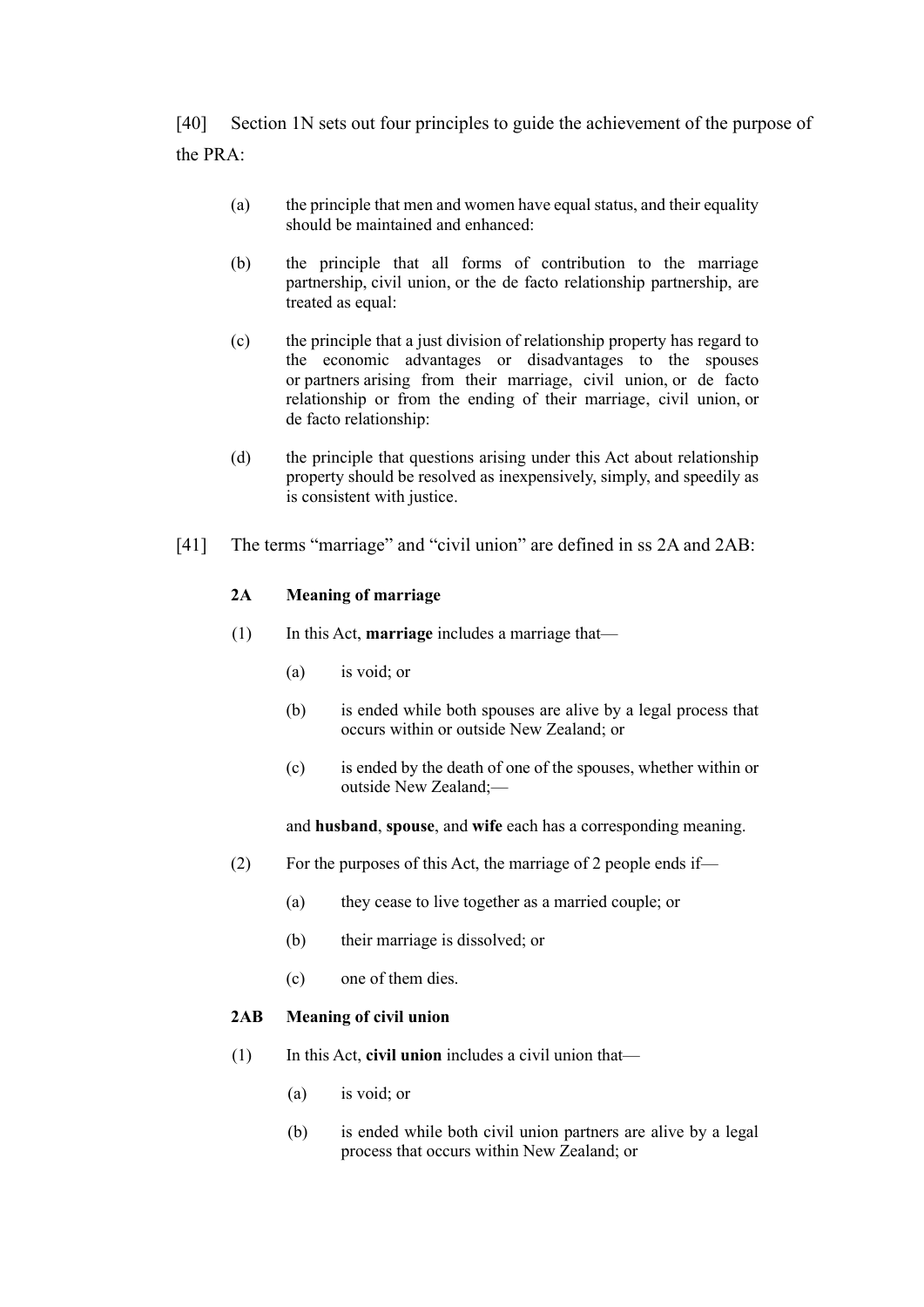- (c) is ended by the death of one of the civil union partners, whether within or outside New Zealand.
- (2) For the purposes of this Act, the civil union of 2 civil union partners ends if—
	- (a) they cease to live together as civil union partners; or
	- (b) their civil union is dissolved; or
	- (c) one of them dies.

[42] Section 2C provides that a person is another person's de facto partner if they have a de facto relationship with each other. At the heart of this appeal is the definition of the term "de facto relationship" in s 2D:

#### **2D Meaning of de facto relationship**

- (1) For the purposes of this Act, a **de facto relationship** is a relationship between 2 persons (whether a man and a woman, or a man and a man, or a woman and a woman)—
	- (a) who are both aged 18 years or older; and
	- (b) who live together as a couple; and
	- (c) who are not married to, or in a civil union with, one another.
- (2) In determining whether 2 persons live together as a couple, all the circumstances of the relationship are to be taken into account, including any of the following matters that are relevant in a particular case:
	- (a) the duration of the relationship:
	- (b) the nature and extent of common residence:
	- (c) whether or not a sexual relationship exists:
	- (d) the degree of financial dependence or interdependence, and any arrangements for financial support, between the parties:
	- (e) the ownership, use, and acquisition of property:
	- (f) the degree of mutual commitment to a shared life:
	- (g) the care and support of children:
	- (h) the performance of household duties:
	- (i) the reputation and public aspects of the relationship.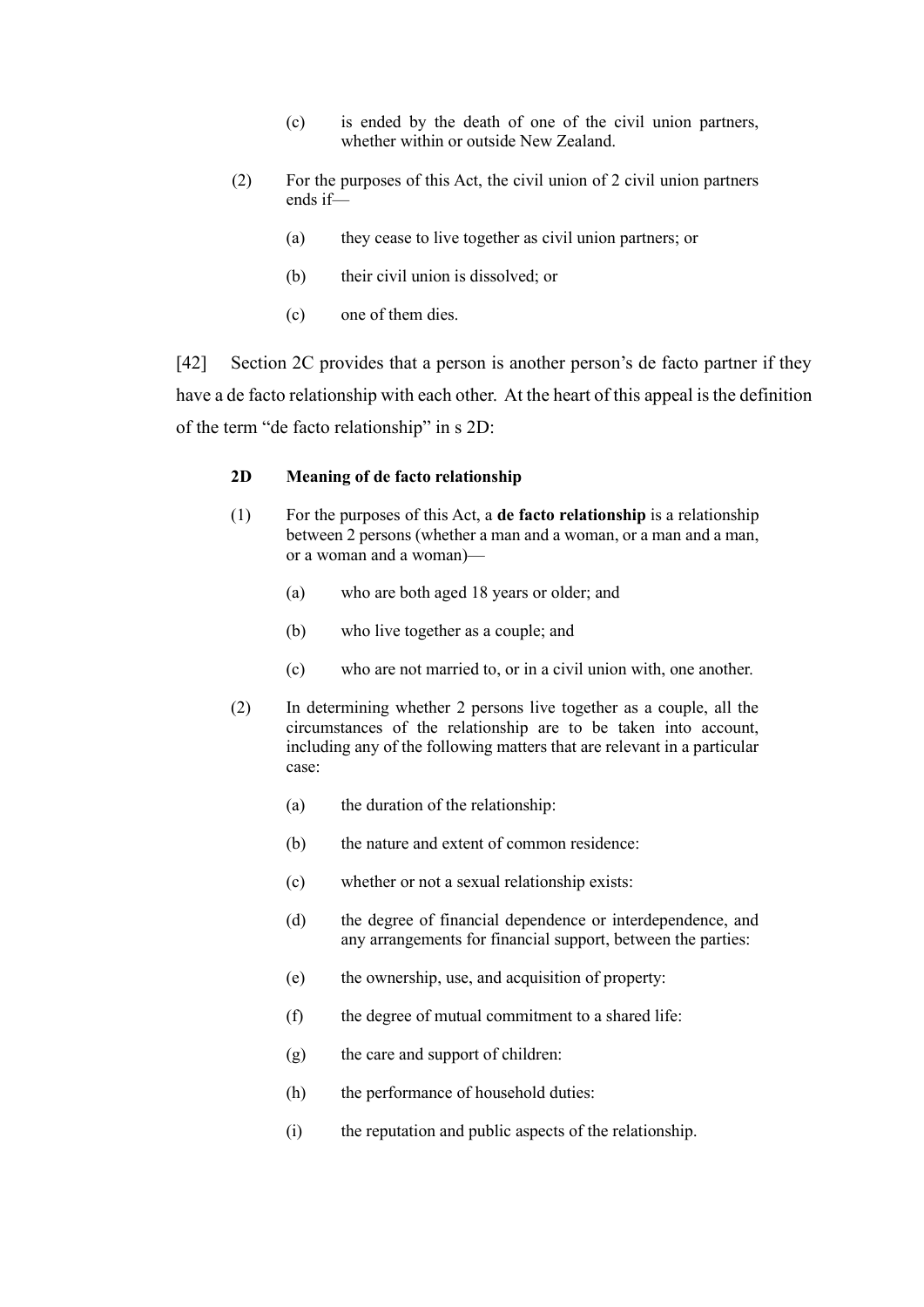- (3) In determining whether 2 persons live together as a couple,—
	- (a) no finding in respect of any of the matters stated in subsection (2), or in respect of any combination of them, is to be regarded as necessary; and
	- (b) a court is entitled to have regard to such matters, and to attach such weight to any matter, as may seem appropriate to the court in the circumstances of the case.
- (4) For the purposes of this Act, a de facto relationship ends if—
	- (a) the de facto partners cease to live together as a couple; or
	- (b) one of the de facto partners dies.

[43] The relationship property of spouses or partners in a qualifying relationship is defined to include the family home, whenever acquired; family chattels, whenever acquired; and property owned jointly or in common in equal shares by the married couple or by the partners. It also includes (with certain exceptions) all property acquired by either spouse or partner after their marriage, civil union, or de facto relationship began.<sup>17</sup> All property of either spouse or partner that is not relationship property is separate property.<sup>18</sup>

[44] At the heart of PRA is the equal sharing principle in s 11:

# **11 Division of relationship property**

- (1) On the division of relationship property under this Act, each of the spouses or partners is entitled to share equally in—
	- (a) the family home; and
	- (b) the family chattels; and
	- (c) any other relationship property.
- (2) This section is subject to the other provisions of this Part.

[45] There is a very limited exception to the equal sharing principle, where extraordinary circumstances make equal sharing of property or money repugnant to justice. In those circumstances the share of each spouse or partner in the relevant property is determined in accordance with "the contribution of each spouse to the

<sup>&</sup>lt;sup>17</sup> PRA, s 8(1).<br><sup>18</sup> Section 9(1)

Section 9(1). Section 9A sets out certain circumstances in which separate property becomes relationship property.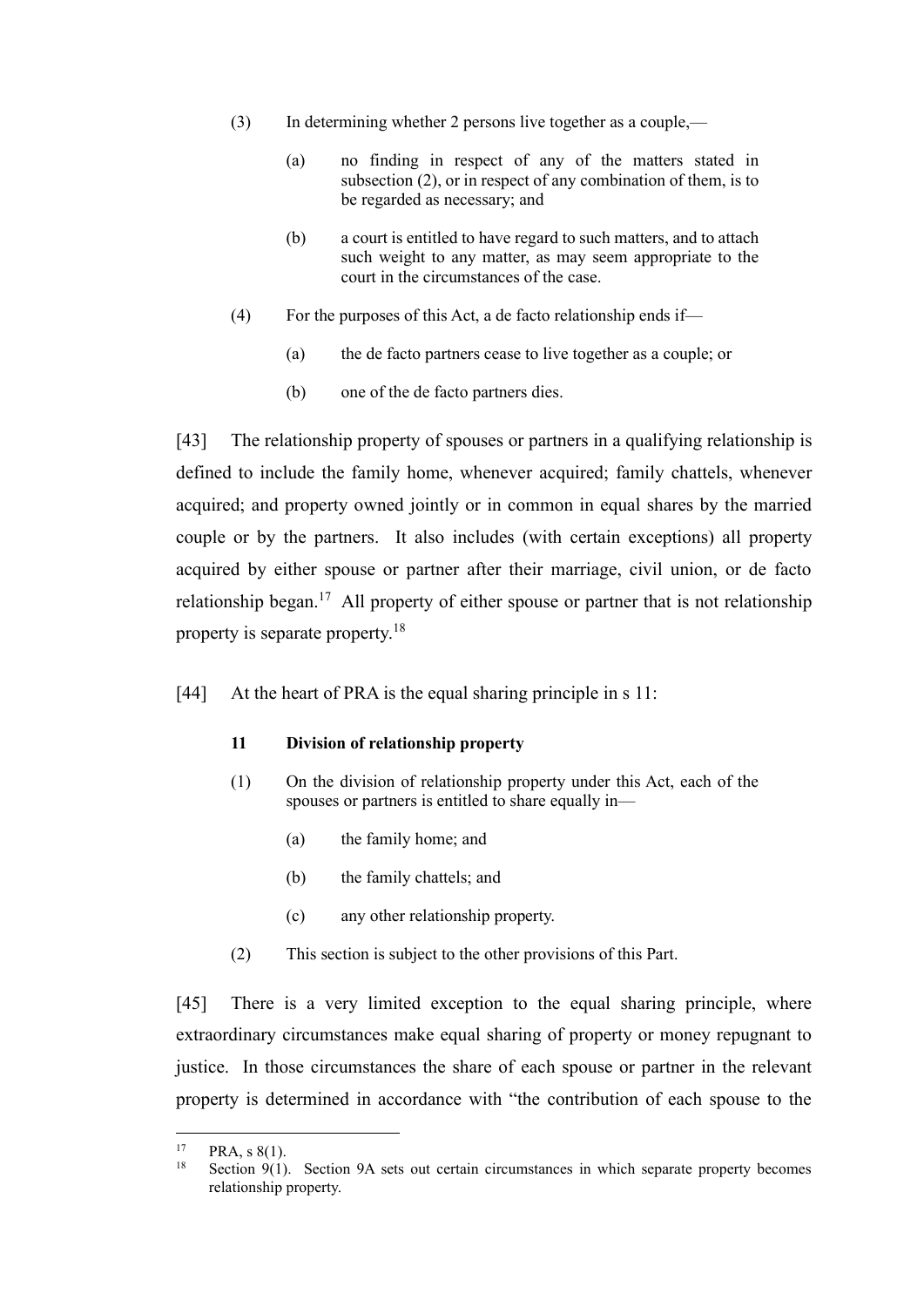marriage or of each civil union partner to the civil union or of each de facto partner to the de facto relationship".<sup>19</sup>

[46] The concept of contribution to a marriage, civil union or de facto relationship is defined broadly in s 18, in accordance with the principle set out in s 1N(b):

# **18 Contributions of spouses or partners**

- (1) For the purposes of this Act, a contribution to the marriage, civil union, or de facto relationship means all or any of the following:
	- (a) the care of—
		- (i) any child of the marriage, civil union, or de facto relationship:
		- (ii) any aged or infirm relative or dependant of either spouse or partner:
	- (b) the management of the household and the performance of household duties:
	- (c) the provision of money, including the earning of income, for the purposes of the marriage, civil union, or de facto relationship:
	- (d) the acquisition or creation of relationship property, including the payment of money for those purposes:
	- (e) the payment of money to maintain or increase the value of—
		- (i) the relationship property or any part of that property; or
		- (ii) the separate property of the other spouse or partner or any part of that property:
	- (f) the performance of work or services in respect of—
		- (i) the relationship property or any part of that property; or
		- (ii) the separate property of the other spouse or partner or any part of that property:
	- (g) the forgoing of a higher standard of living than would otherwise have been available:

 $19$  Section 13(1).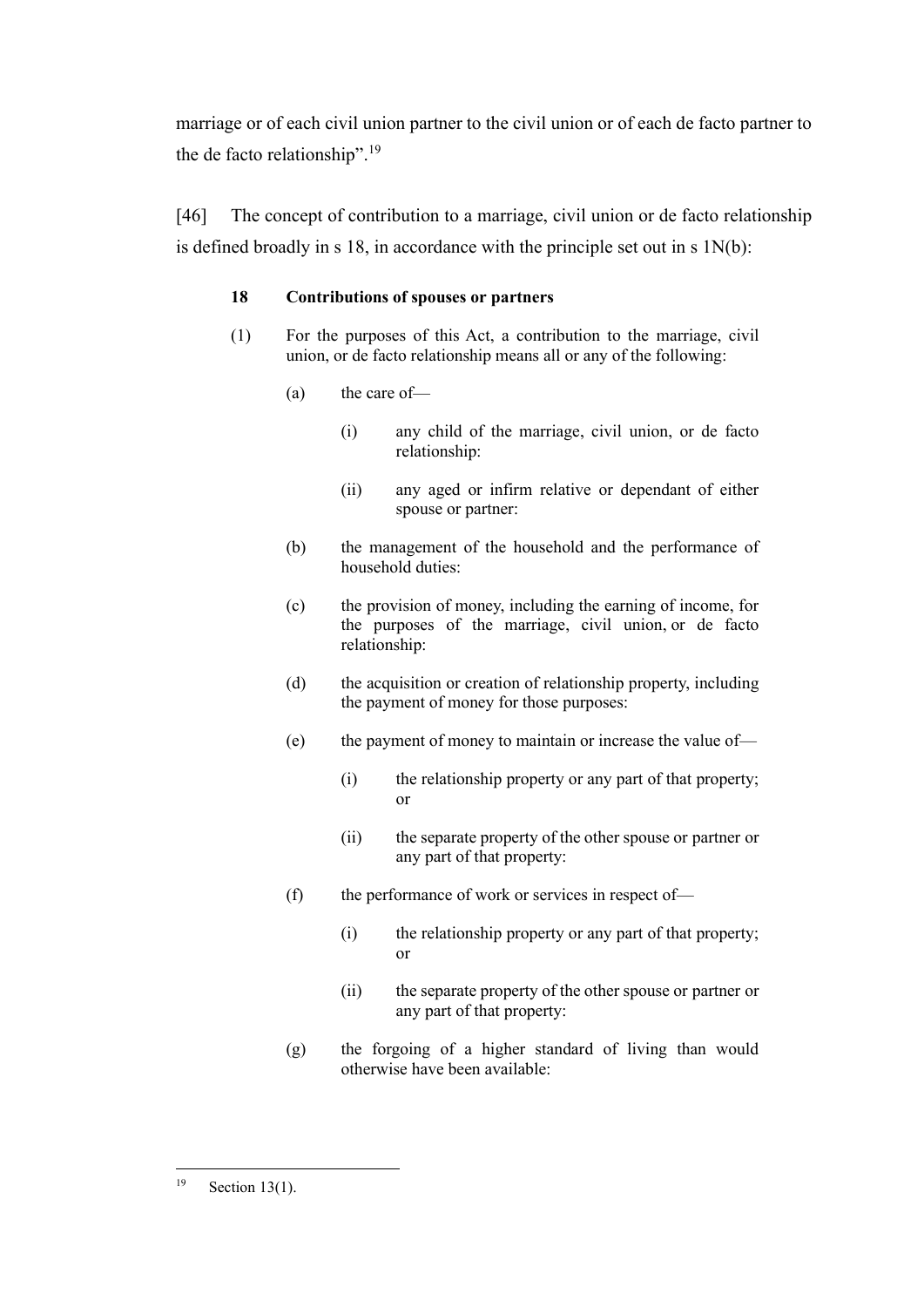- (h) the giving of assistance or support to the other spouse or partner (whether or not of a material kind), including the giving of assistance or support that—
	- (i) enables the other spouse or partner to acquire qualifications; or
	- (ii) aids the other spouse or partner in the carrying on of his or her occupation or business.
- (2) There is no presumption that a contribution of a monetary nature (whether under subsection  $(1)(c)$  or otherwise) is of greater value than a contribution of a non-monetary nature.

[47] Section 22(1) provides for applications under the PRA to be heard and determined in the Family Court. Section 23(1) provides for claims to be made under the PRA by a spouse or partner, or by a person on whom spouses or partners have made conflicting claims. Section 25 provides for the court to make orders determining the respective shares of each spouse or partner in the relationship property. The court may also make orders dividing the relationship property or any part of it between the spouses or partners, and may make orders relating to the status, ownership, vesting or possession of specific property. The court's jurisdiction to make such orders is (with certain limited exceptions) exercisable only after the spouses or civil union partners have separated, or after de facto partners no longer have a de facto relationship with each other.<sup>20</sup> A wide range of ancillary orders may be made under s 33.

[48] Sections 52A and 52B make express provision for claims where a person is in more than one relevant qualifying relationship. They provide as follows:

# **52A Priority of claims where marriage or civil union and de facto relationship**

- (1) This section applies in respect of relationship property if—
	- (a) competing claims are made for property orders in respect of that property, one claim being in respect of a marriage or civil union, as the case may be, and the other claim being in respect of a de facto relationship; and
	- (b) there is insufficient property to satisfy the property orders made under this Act.

 $20$  Section 25(2).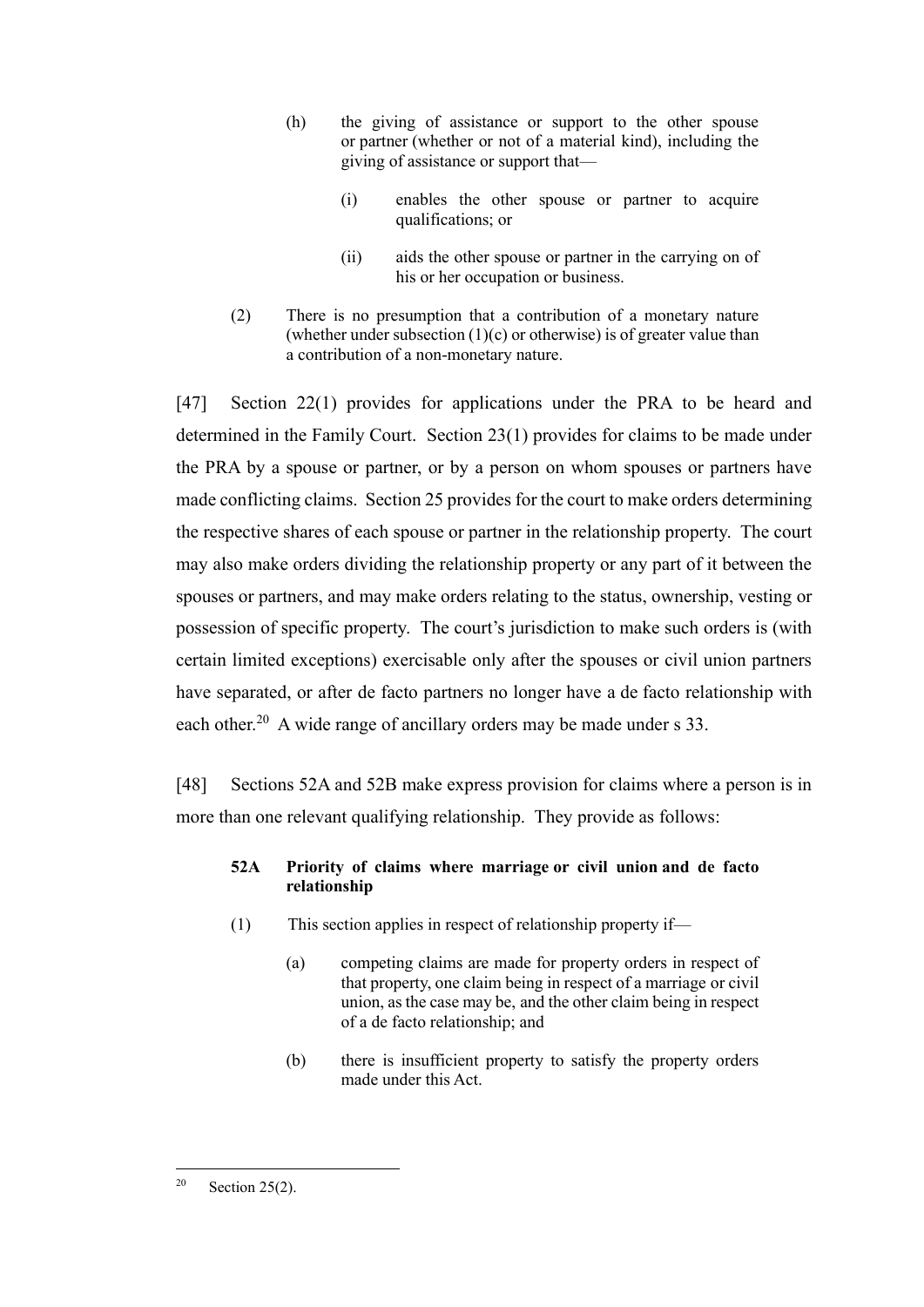- (2) If this section applies, the relationship property is to be divided as follows:
	- (a) if the marriage or civil union and the de facto relationship are successive (regardless of the order in which they occur), then in accordance with the chronological order of the marriage or civil union and the de facto relationship:
	- (b) if the marriage or civil union and the de facto relationship were at some time contemporaneous, then,—
		- (i) to the extent possible, the property order relating to the marriage or civil union must be satisfied from the property that is attributable to that marriage or civil union; and
		- (ii) to the extent possible, the property order relating to the de facto relationship must be satisfied from the property that is attributable to that de facto relationship; and
		- (iii) to the extent that it is not possible to attribute all or any of the property to either the marriage or civil union or the de facto relationship, the property is to be divided in accordance with the contribution of the marriage or civil union and the de facto relationship to the acquisition of the property.
- (3) For the purposes of this section, a marriage and a de facto relationship are successive if the de facto relationship begins during the marriage, but after the spouses cease to live together as a married couple.
- (3A) For the purposes of this section, a civil union and a de facto relationship are successive if the de facto relationship begins during the civil union, but after the civil union partners cease to live together as civil union partners.
- (4) In this section, and in section 52B, **property order**
	- (a) means an order made under any of sections 25 to 31, and 33; and
	- (b) includes a declaration made under section 25(3).

#### **52B Priority of claims where 2 de facto relationships**

- (1) This section applies in respect of relationship property if—
	- (a) competing claims are made for property orders in respect of that property but in relation to different de facto relationships; and
	- (b) there is insufficient property to satisfy the property orders made under this Act.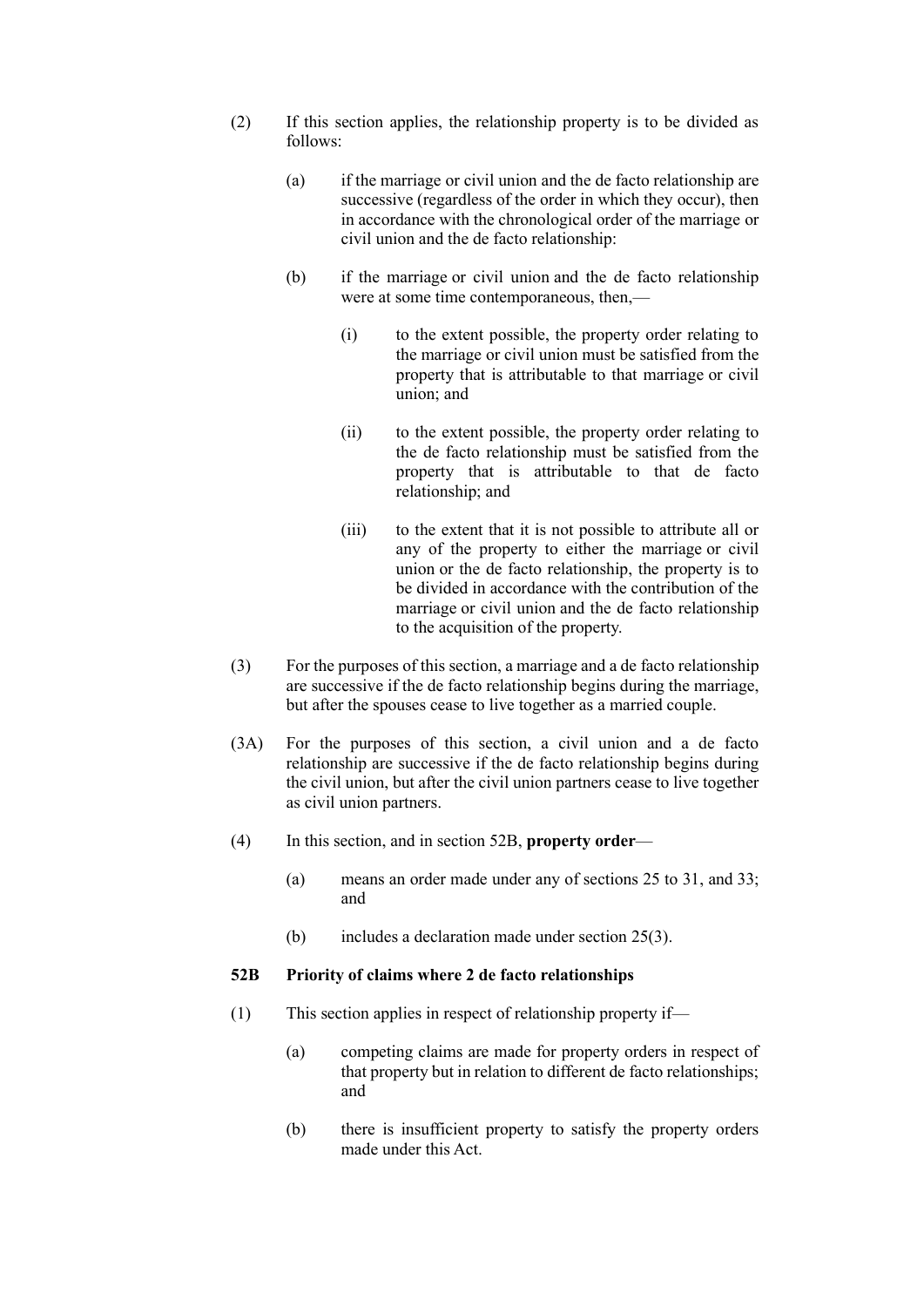- (2) If this section applies, the relationship property is to be divided as follows:
	- (a) if the de facto relationships are successive, then in accordance with the chronological order of the de facto relationships:
	- (b) if the de facto relationships were at some time contemporaneous, then,—
		- (i) to the extent possible, the property orders must be satisfied from the property that is attributable to each de facto relationship; and
		- (ii) to the extent that it is not possible to attribute all or any of the property to either de facto relationship, the property is to be divided in accordance with the contribution of each de facto relationship to the acquisition of the property.

[49] When the PRA was first enacted in 1976 (as the Matrimonial Property Act),  $2^1$ it applied only to the division of property of a married couple following separation. But it was rightly recognised as important social legislation because it introduced the equal sharing principle set out in s 11, rather than applying common law and equitable property rules to the division of the couple's property. When the Matrimonial Property Act came before this Court in 1979 in *Reid v Reid*, Woodhouse J identified five general but important considerations that should influence the approach of the courts to the interpretation of the legislation.<sup>22</sup> Those considerations remain relevant today.

<span id="page-17-1"></span><span id="page-17-0"></span>[50] The first consideration was that although the Matrimonial Property Act operates upon "property" as a subject matter, the law it lays down is not a part of the law of property in any traditional sense. Instead it is:<sup>23</sup>

… social legislation aimed at supporting the ethical and moral undertakings exchanged by men and women who marry by providing a fair and practical formula for resolving the obligations that will be due from one to the other in respect of their "worldly goods" should the marriage come to an end. In that respect it could be regarded as one facet of the wider legislative purpose of ensuring the equal status of women in society.

<sup>&</sup>lt;sup>21</sup> The Matrimonial Property Act was renamed the Property (Relationships) Act in 2001.

<sup>&</sup>lt;sup>22</sup> *Reid v Reid* [1979] 1 NZLR 572 (CA).<br><sup>23</sup> At 580

At 580.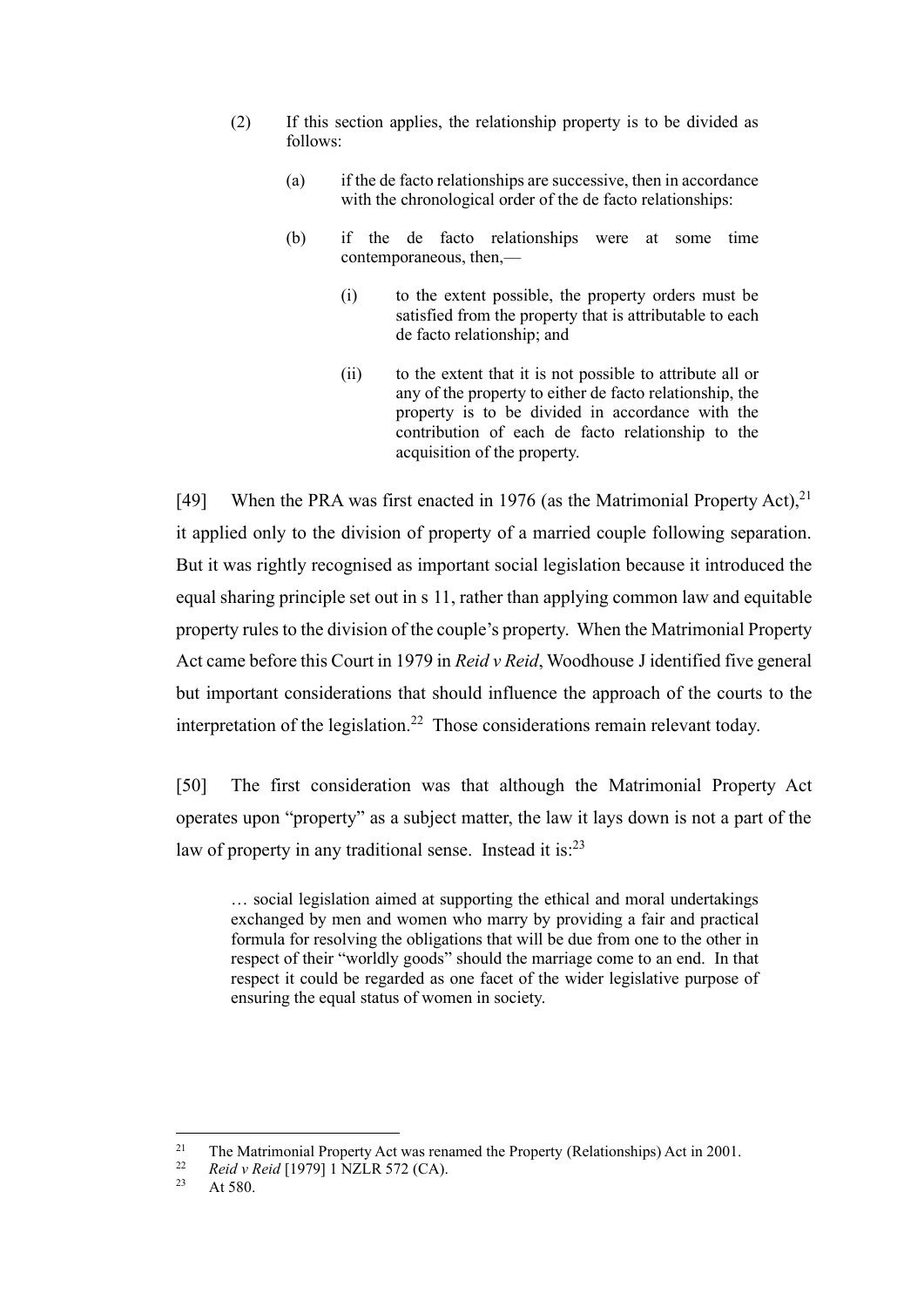#### [51] Woodhouse J continued, in a passage that still resonates today:<sup>24</sup>

Thus the theme of the Act is not the technical, legal adjustment of the kind of property rights that protect the arms-length interests of strangers but, in terms of the explicit statement in its long title, the recognition in New Zealand society of "the equal contribution of husband and wife to the marriage partnership". While that partnership is in being there is rarely any question about individual rights in property which has been acquired as a single aspect of the marriage; but should things go wrong solutions are needed. There is then a situation which neither spouse had prepared for. Against that risk the Act can serve a double purpose. On the one hand it will support a marriage during a period of uncertainty by offering its statutory assurance that efforts to sustain the relationship need not be abandoned in order to avoid being left finally at a disadvantage. Its second more direct purpose is to declare in advance the basis upon which matrimonial property will be divided at the end of a marriage.

[52] The second consideration was the abandonment of a broad discretion, in favour of a strong bias in favour of equality.<sup>25</sup>

[53] The third consideration was that:<sup>26</sup>

For practical reasons if for no other the statutory formula should be interpreted and identified in order to achieve substantial justice and in a sufficiently clear-cut way to avoid uncertainty or results that will vary in cases that are really the same.

[54] The fourth consideration also resonates in the present context: $27$ 

The fourth consideration concerns the hypnotic influence of money in all these matters. The 1976 Act is described as "an Act to reform the law of matrimonial property". It is not difficult to see why. As I have mentioned, under the earlier legislation there was a wide judicial discretion to achieve justice between husband and wife. But it was usually exercised to give an entirely disproportionate weight to monetary contributions, particularly when they had been provided by the husband. …

Social legislation which affects everybody is not always the comfortable environment of lawyers whose usual preserve is the conventional structure of property and contractual rights which have grown up around the interests of a relatively small and rather more affluent section of the community. So perhaps it is not surprising that a continuing effort is made to persuade the Courts to construe the matrimonial property legislation in ways which will retain as much as possible of the traditional rules. But it cannot be right to allow modern attitudes to marriage and the true importance of contributions of spouses to their marriage partnership to be estimated against the curious

<sup>&</sup>lt;sup>24</sup> At 580–581.

<sup>&</sup>lt;sup>25</sup> At 581.

 $\frac{26}{27}$  At 581.

 $At 581–582.$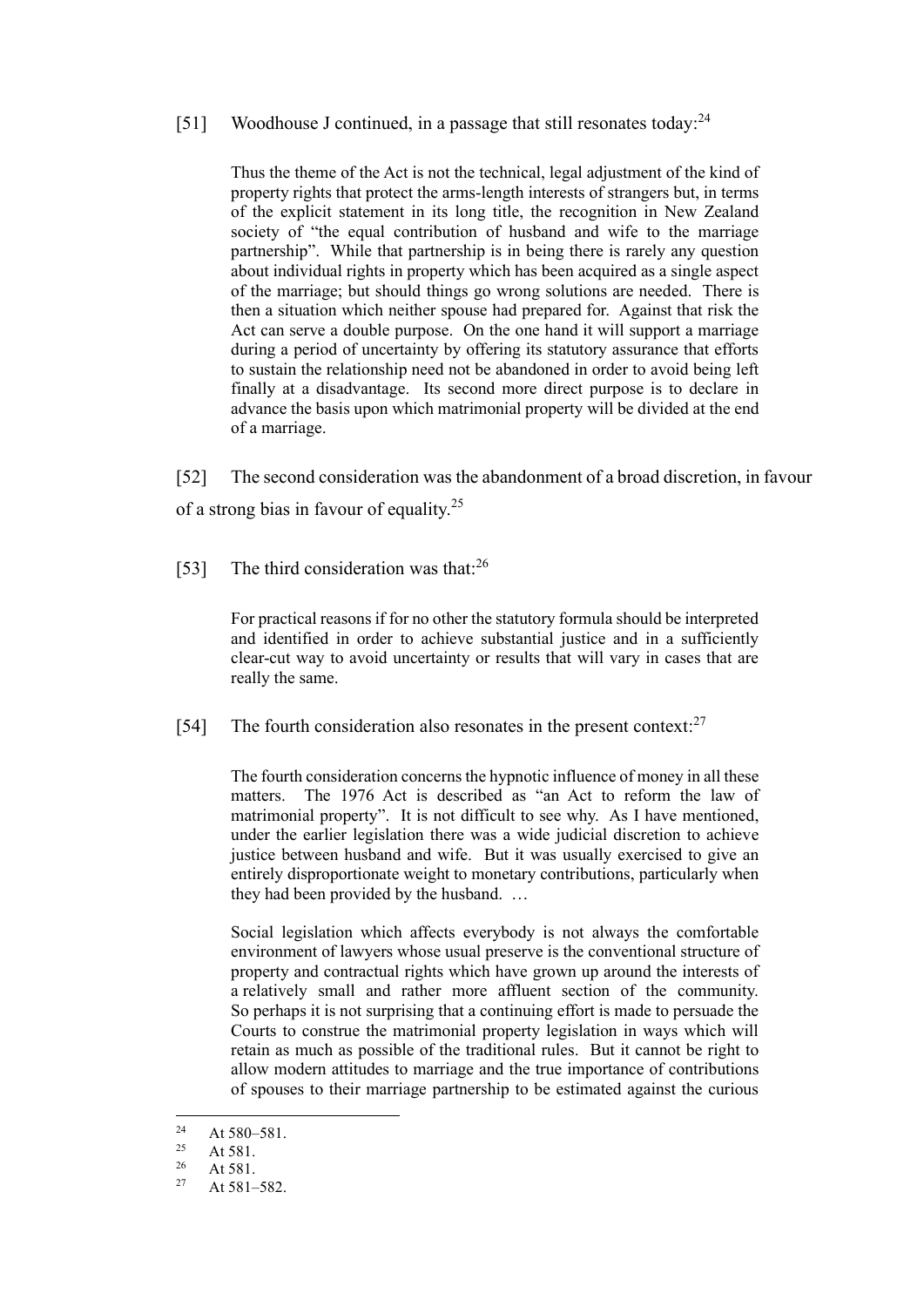medium of money. It is no more possible or sensible to put money values on achievements in a marriage partnership in the hope of producing neat commercial balance sheets than it is sensible or possible to assess in money the environmental quality of a sea-view against the need for a factory that would block it out.

<span id="page-19-0"></span>[55] The fifth consideration, which Woodhouse J described as "of real significance in these cases", is that problems about dividing property occur at the end of a marriage:<sup>28</sup>

Perhaps for that reason it is usually overlooked that at its beginning personal aspirations are necessarily given away in favour of a commitment on both sides to a common future that is quite uncertain. It is therefore a commitment which involves not only the pooling of resources but the sharing of risks. If, for example, a commercial enterprise turns out to produce hardship rather than wealth the husband and the wife are obliged to face up to their resultant problems equally and together. Usually that is exactly what they do. In my opinion that common acceptance of risks and the continuing chance of misfortune throughout the period of a marriage is a potent reason for keeping proper limits on claims by one spouse at the end of it that he or she alone is entitled to all or the major credit for property or commercial acquisitions, whether they be great or small. And there is the associated reason that the other partner to the marriage has forgone an equal opportunity of directly achieving equal fame or fortune.

[56] In 2001 the Matrimonial Property Act was renamed and amended to recognise that the same important considerations apply as between de facto partners in a long-term relationship. Whether or not the partners are married, relationships founded on mutual commitment and love cannot be measured by reference to "the curious medium of money".<sup>29</sup> An attempt to produce "neat commercial balance" sheets" in the context of such relationships is neither sensible nor achievable.<sup>30</sup> Rather, it is appropriate to deal with separation — a situation which no partner had prepared for — by applying the principles set out in this important social legislation in order to achieve substantial justice as between the parties.

[57] It is against this backdrop — a backdrop of legislation designed to apply in circumstances where a relationship founded on mutual commitment has ended, and justice cannot be done by reference to neat commercial balance sheets — that the PRA must be interpreted and applied.

<sup>&</sup>lt;sup>28</sup> At 582–583.

 $29$  At 582.<br>  $30$  At 582.

At 582.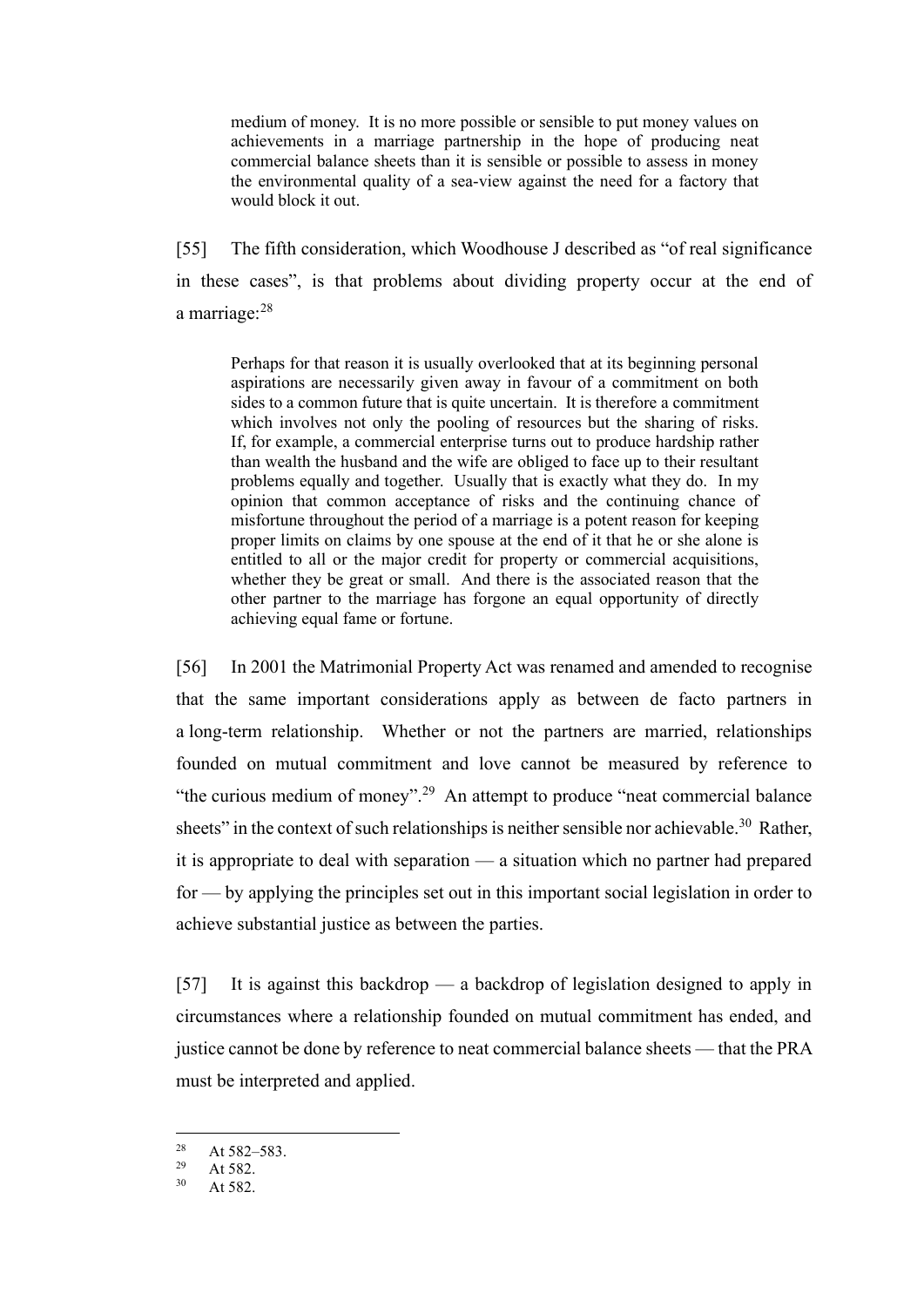#### <span id="page-20-0"></span>**Discussion**

#### <span id="page-20-1"></span>*The PRA does not apply to polyamorous relationships as such*

[58] We agree with the Judge that the PRA is concerned with relationships between two people, and that a polyamorous relationship (or multi-partner relationship — we use the terms interchangeably) as such is not a qualifying relationship under the PRA.<sup>31</sup> There are numerous indications in the text of the PRA that it applies as between two spouses or partners. It is, as the Judge said, premised on "coupledom".<sup>32</sup>

[59] But is coupledom — for the purposes of the PRA — *exclusive* coupledom? It seems to us that the key issue in this appeal is whether, as between two people in a wider multi-partner relationship, there may be a qualifying relationship to which the PRA applies. And whether, if so, there may be multiple qualifying relationships between couples within that broader multi-partner relationship.

### <span id="page-20-2"></span>*Does the PRA apply to a married couple in a polyamorous relationship?*

[60] It is helpful to begin by considering the position of a married couple such as Lilach and Brett who subsequently enter into a multi-partner relationship. As already mentioned, they were married in February 1993. From that time onwards they were in a qualifying relationship for the purposes of the PRA: in the event that they separated in (say) 2000, the property consequences of the relationship and the separation would have been determined under the PRA.

[61] Did the PRA cease to govern the property consequences of the relationship between Lilach and Brett, in the event that they subsequently separated, once they entered into a multi-partner relationship with Fiona in 2002? The answer to that question turns on whether their marriage ended at that time for the purposes of the PRA. Section 2A(2), set out above at [\[41\],](#page-11-0) provides that for the purposes of the PRA a marriage ends if "they cease to live together as a married couple", or the marriage is dissolved, or one of them dies.

<sup>&</sup>lt;sup>31</sup> High Court judgment, above n [1,](#page-5-1) at [58] and [21]–[27].

At  $\overline{[56]}$ .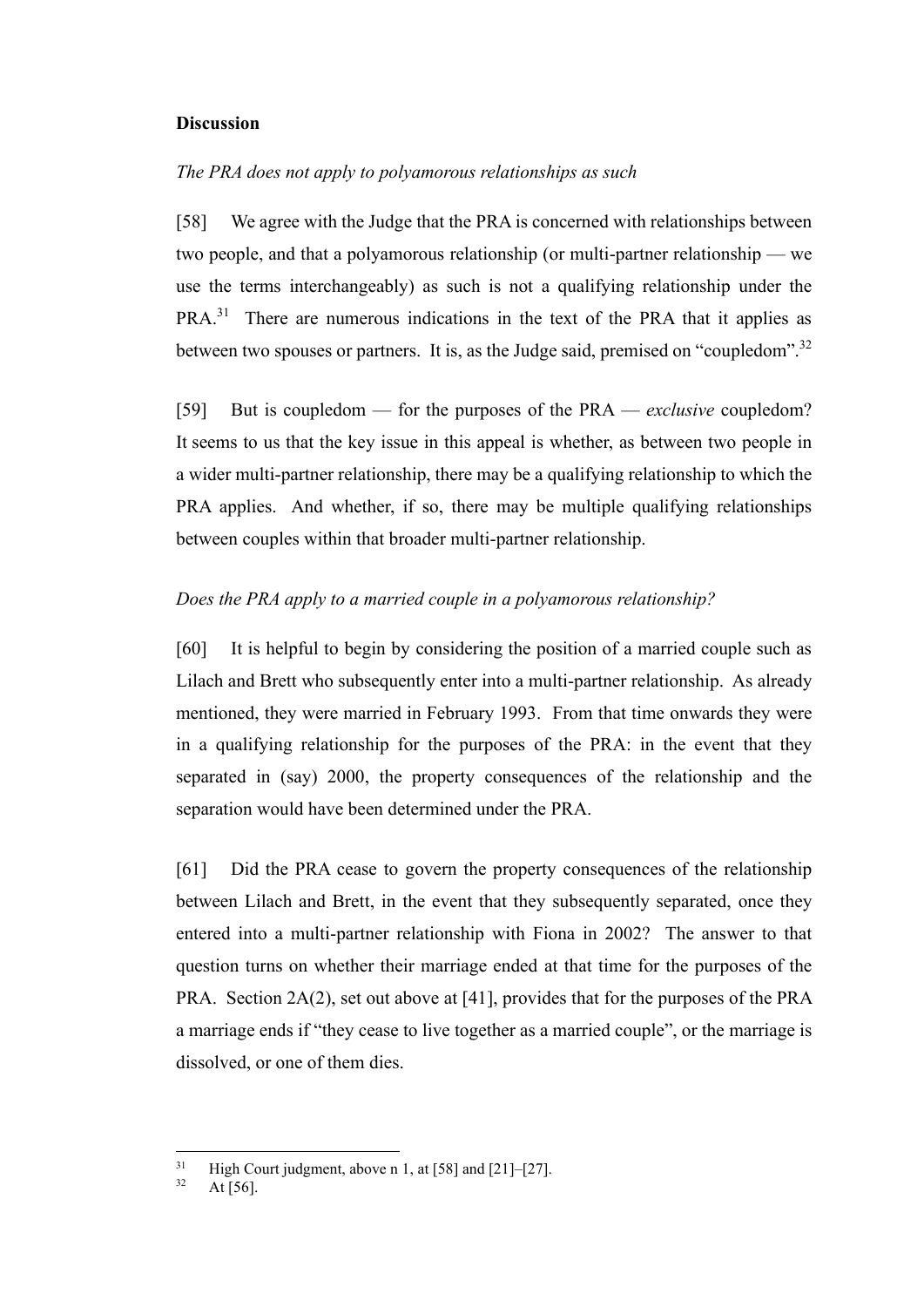[62] The marriage was not dissolved, and no one died. So the marriage ended in 2002 only if Lilach and Brett ceased to *live together as a married couple*. Certainly, they were not living apart: they shared a home and a bed, and remained in a committed relationship. They had a continuing sexual relationship. It appears they were financially interdependent. They were living together, and they were married.

[63] Were they, however, a married *couple*? At one level, plainly they were: they were a couple who had married, and remained married. But does the use of the term "couple" require that the parties live together as a couple exclusive of others?

[64] The meaning of an enactment must be ascertained from its text and in the light of its purpose and its context.<sup>33</sup> As the Supreme Court observed in *Commerce Commission v Fonterra Co-operative Group Ltd*: 34

[22] It is necessary to bear in mind that s 5 of the Interpretation Act 1999 makes text and purpose the key drivers of statutory interpretation. The meaning of an enactment must be ascertained from its text and in the light of its purpose. Even if the meaning of the text may appear plain in isolation of purpose, that meaning should always be cross-checked against purpose in order to observe the dual requirements of s 5. In determining purpose the Court must obviously have regard to both the immediate and the general legislative context. Of relevance too may be the social, commercial or other objective of the enactment.

[65] Looked at in isolation, the word "couple" might be seen as conveying a flavour of exclusivity. But there are clear contextual indications in the PRA that it is possible for two people to live together as a married couple at the same time that one of them is in another committed relationship that qualifies as a de facto relationship for the purposes of the PRA. The scenario of a contemporaneous marriage and de facto relationship is expressly contemplated by, and provided for in, s 52A. It is clear from s 52A that "coupledom" for the purposes of the PRA is not dependent upon the exclusivity of the relationship between that couple.

[66] Logically, that must also be the position where both spouses in a marriage have a qualifying contemporaneous de facto relationship with some other person. And it is

<sup>&</sup>lt;sup>33</sup> Legislation Act 2019, s 10(1), formerly Interpretation Act 1999, s 5(1).<br><sup>34</sup> Commarce Commission v Fonterra Co operative Group *Ltd* 120071 N

<sup>34</sup> *Commerce Commission v Fonterra Co-operative Group Ltd* [2007] NZSC 36, [2007] 3 NZLR 767 (footnotes omitted).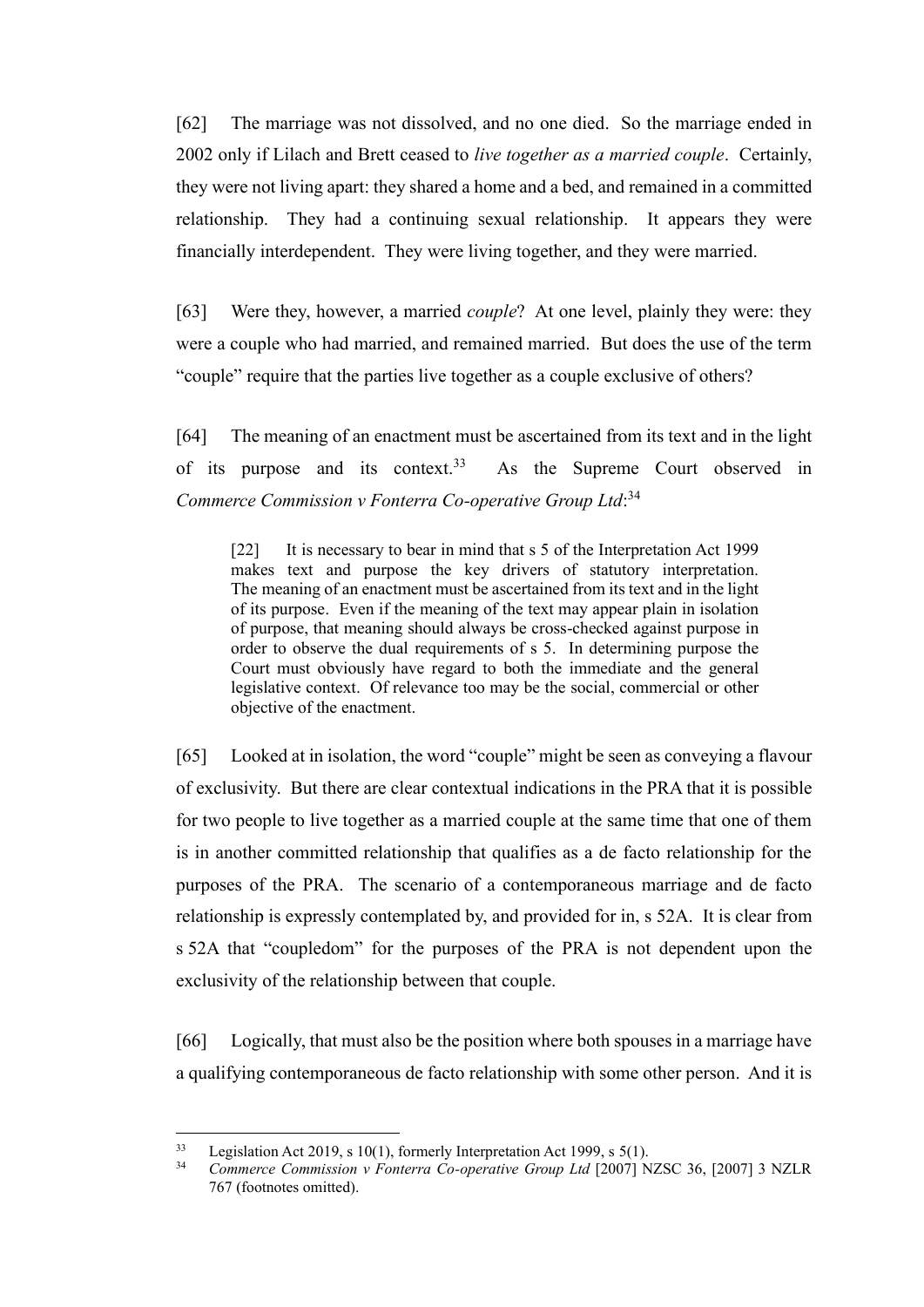difficult to see why a different result should follow merely because the person with whom each spouse is in a de facto relationship is the same (third) person.

[67] Another important element of the statutory context is the broad approach to the term "marriage" contemplated by  $s$  2A(1). It extends to void marriages.<sup>35</sup> And it would in our view extend to any relationship recognised as a marriage as a matter of common law.<sup>36</sup> Consider, for example, the position of person A who enters into a polygamous marriage outside New Zealand with B, and subsequently with C. If A, B and C subsequently come to live in New Zealand it is clear that the marriages between A and B, and A and C, would each be recognised as marriages for the purposes of the Family Proceedings Act 1980. Section 2 of that Act expressly defines "marriage" to include a union in the nature of marriage that is entered into outside New Zealand, and is at any time polygamous, where the law of the country in which each of the parties is domiciled at the time of the union then permits polygamy. So in this scenario it would be possible for C to seek a dissolution of her marriage with A in New Zealand. It would be odd if C could not also seek division of relationship property under the PRA. We consider that her marriage to A would qualify as a marriage for the purposes of the  $PRA$ ,  $37$  as well as for the purposes of the FPA. She would not be deprived of the protection of the PRA merely because the marriage she entered into outside New Zealand was polygamous. And when applying the PRA, the duration of C's marriage to A would in our view include periods both inside and outside New Zealand in which the marriage was in fact polygamous and A, B and C all lived together in the same household.

[68] It is also consistent with the purpose of the PRA to treat a married couple as continuing to live together as a married couple during any period in which they are living together in the context of a broader multi-partner relationship. Where a married couple continue to live together in a committed relationship which involves sharing a home, pooling resources, and planning for a shared future, all the considerations

 $35$  See PRA, s 2A(1)(a).<br> $36$  Eor the recognition

<sup>36</sup> For the recognition of relationships as marriages under New Zealand law, even though such relationships are unknown to New Zealand law, see Hook and Wass *The Conflict of Laws in New Zealand* (LexisNexis NZ Ltd, Wellington, 2020) at [9.39]–[9.43]. Polygamous marriages will be recognised as marriages for most purposes: see [9.41].

 $37$  PRA, s  $2A(1)(a)$ .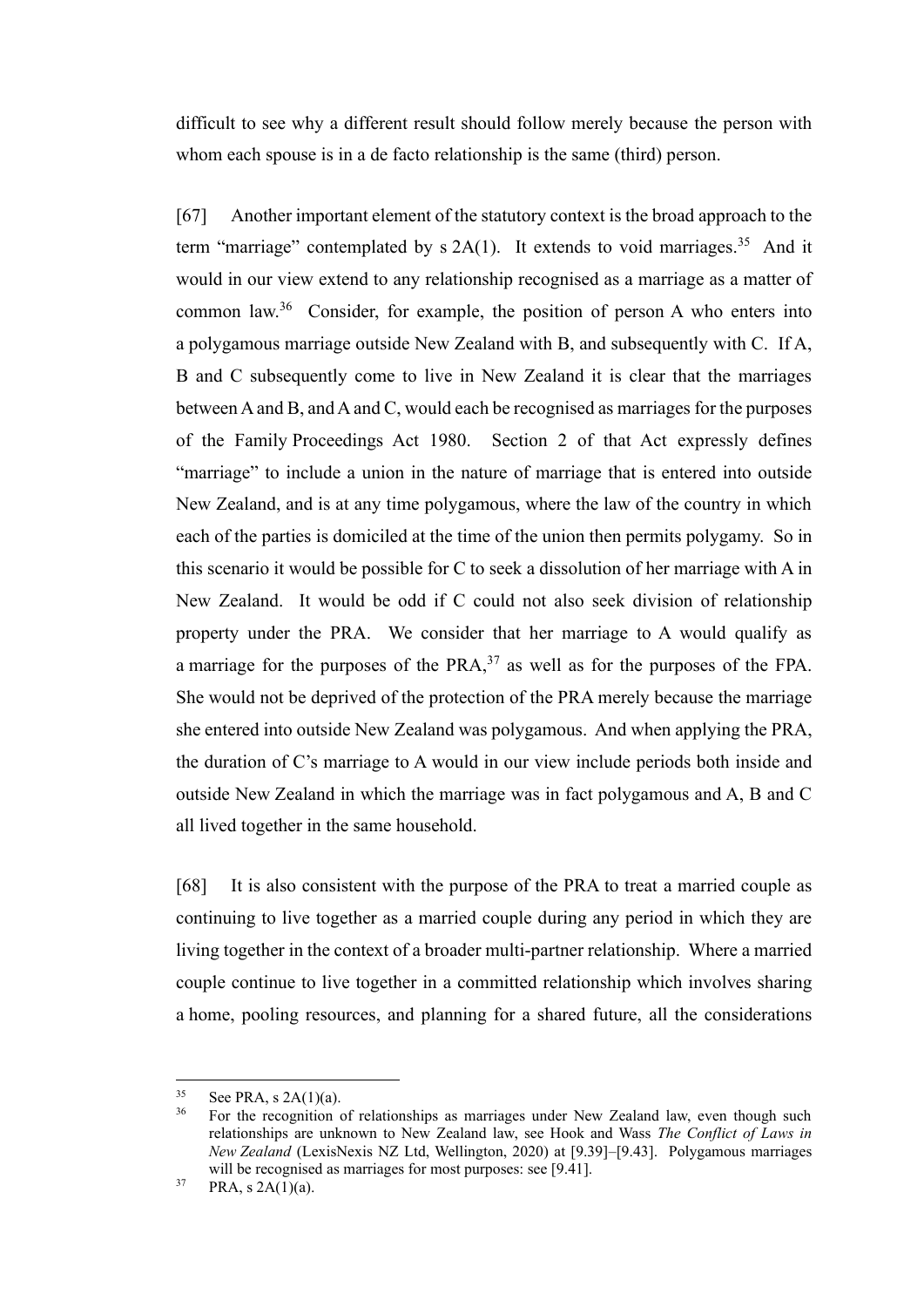identified by Woodhouse J in *Reid v Reid* continue to apply.<sup>38</sup> It would be odd to decline to apply the principles established by the PRA, and revert to property law concepts (legal and equitable), when dividing their property following a separation. Neat commercial balance sheets remain both unachievable and irrelevant in this context, as between those two partners. The many forms of contribution that characterise a committed intimate relationship are no less relevant in this scenario: they should all be taken into account, and treated as equal. The "curious medium of money" cannot, and should not, be the lens through which their disparate contributions are analysed. The formation of a multi-partner relationship does not provide any rational basis for reverting to an approach focused on money and property rights as between the spouses if and when things go wrong, they separate, and solutions are required. The equitable principles developed by the courts in cases such as *Lankow v Rose* go some way to addressing the unsatisfactory consequences of an approach focused on money and property rights. But as this Court explained in *Lankow v Rose*, a claim based on a constructive trust remains a proprietary claim. It is necessary to show a causal relationship between the claimant's contributions and the acquisition, preservation, or enhancement of the assets of the defendant, and a reasonable expectation of an interest in the claimed property.<sup>39</sup> The frame remains much narrower than under the PRA.

[69] Put another way, the protection that the PRA provides to each spouse does not become less relevant or less necessary in circumstances where the spouses continue in their relationship, and also form a multi-partner relationship with a third person. It remains just as important to recognise the equal contribution of both spouses, and to provide for a just division between them of any relationship property.

[70] When s 2A(2) is read in its wider statutory context, and in the light of the purpose of the PRA, it is in our view clear that the marriage of Lilach and Brett did not end in 2002 when the multi-partner relationship with Fiona began. They continued to live together as a married couple for the purposes of the PRA. The PRA would govern the division of their property in the event of death or separation.

 $\frac{38}{2}$  *Reid v Reid*, above [n 22,](#page-17-0) at 580–583; and see above [\[50\]–](#page-17-1)[\[55\].](#page-19-0)

<sup>39</sup> *Lankow v Rose*, above n [9,](#page-6-0) esp at 282 and 286 per Hardie Boys J and 294–295 per Tipping J.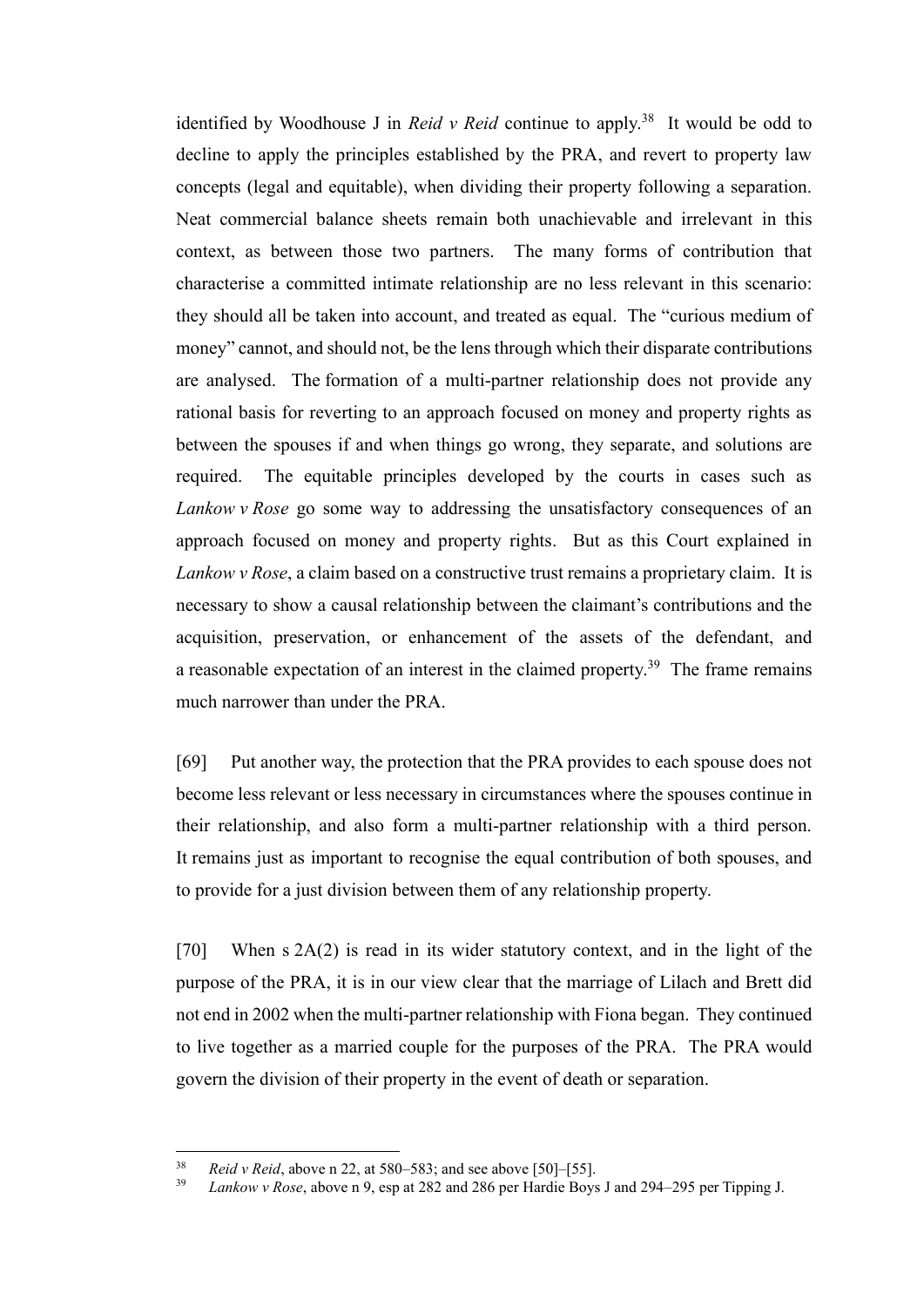<span id="page-24-0"></span>*Can there be a de facto relationship for PRA purposes in the context of a wider polyamorous relationship?*

<span id="page-24-1"></span>[71] Against that backdrop, we turn to the question whether two people who are in a multi-partner relationship may also be in a qualifying de facto relationship for the purposes of the PRA. The critical question is whether the two persons "live together as a couple":  $s 2D(1)(b)$ . It follows from our analysis above that the focus should be on the nature of the relationship between those two people. It is not a necessary element of living together as a couple that the relationship be exclusive. The statutory context confirms that a person can be in more than one de facto relationship at the same time: s 52B(2)(b) expressly contemplates the possibility of contemporaneous de facto relationships. As Miller J observed in *DM v MP*, the legislation: 40

<span id="page-24-2"></span>… establishes that a de facto couple need not "live together" to the exclusion of others. More than that, a person may live in more than one de facto relationship at any given time, so the idea of a relationship in which two people "live together as a couple" must accommodate that possibility.

[72] Likewise, the purpose of the PRA is engaged whenever there is a qualifying de facto relationship between two people, regardless of whether one or both of those persons is in a relationship with some other person. It would be inconsistent with the purpose of the PRA to focus on money and property rights, and decline to apply the equal sharing principle as between two de facto partners, merely because one or both are in qualifying relationships with another person for some or all of the relevant period.

[73] It is of course the case that the PRA will apply as between two participants in a multi-partner relationship (who are not married and not in a civil union) only if their relationship meets the test in s 2D of the PRA. It is necessary to take all the circumstances of the relationship between those two persons into account, including the specific matters referred to in s 2D(2). In the context of a long-term committed multi-partner relationship, many of those factors are likely to be present as between any two persons in that relationship. If that is the case, the conclusion may be reached that each pair of individuals in the relationship is living together as a couple.

<sup>40</sup> *DM v MP* [2012] NZHC 503, [2012] NZFLR 385 at [19].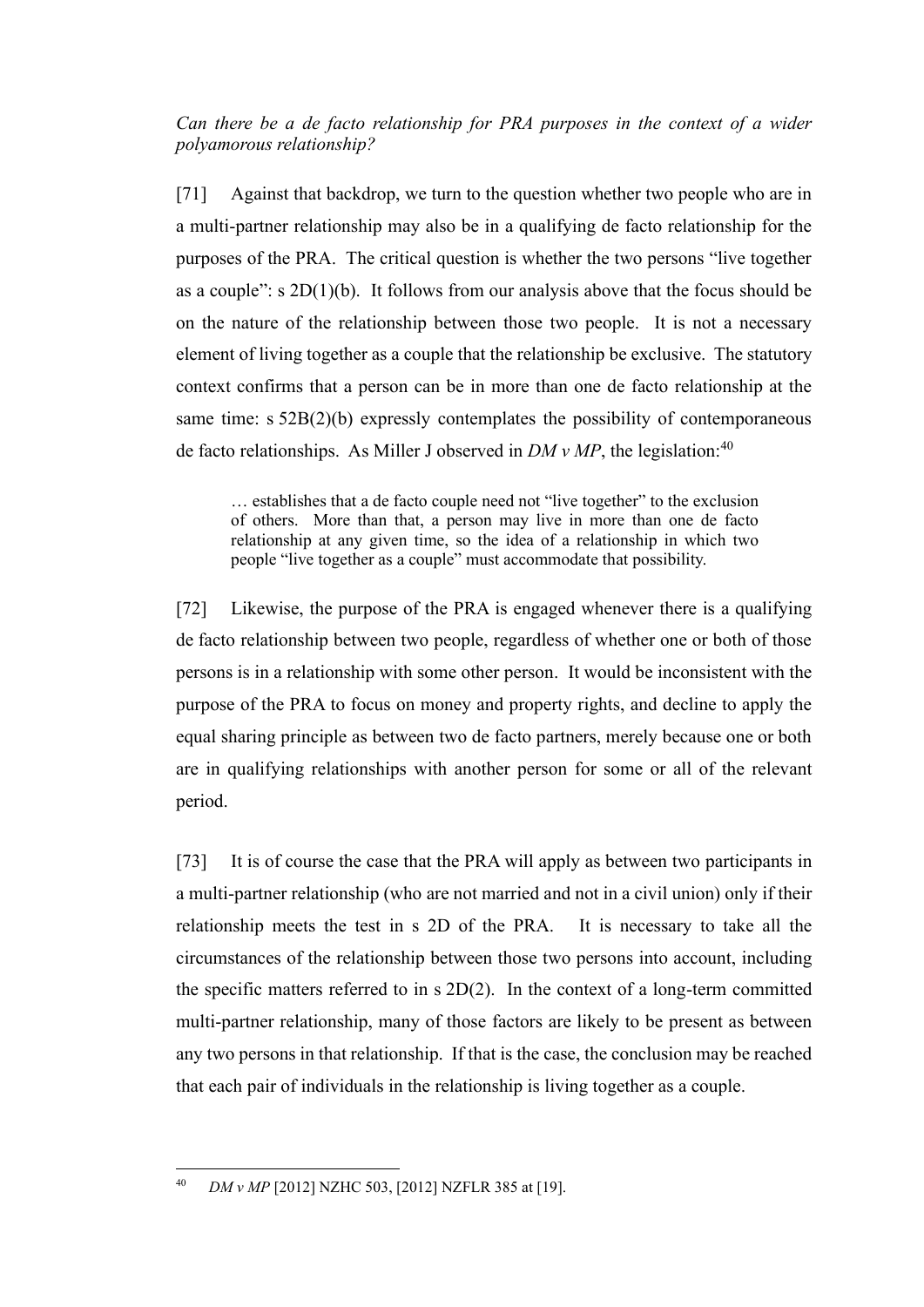[74] The courts have observed that where A and B are married, or are in a qualifying de facto relationship, it may be difficult in practice to establish that B is also in a contemporaneous de facto relationship with  $C<sup>41</sup>$  But ultimately that is a question of fact. And it may be easier to establish that B is also in a contemporaneous de facto relationship with C, applying the s 2D test, where A, B and C are all living together in the same household, in a multi-partner relationship, than it would be if A and B live together and B's relationship with C is separate and parallel.

[75] Our conclusion is reinforced by considering the position of Fiona and Brett after Lilach's departure in November 2017. If the relationship between Fiona and Brett satisfied the test in s 2D at that time, then plainly they would be in a de facto relationship for the purposes of the PRA at that time. It seems odd to suggest that this de facto relationship began at the moment Lilach left. As between Fiona and Brett, nothing material changed in 2017 that has a bearing on the appropriateness of the PRA applying to determine their entitlements to property in the event that they separate at some later date. Lilach's departure would not of itself affect any of the specific factors listed in s 2D as between Fiona and Brett. It would be illogical and unfair if the PRA did not apply as between Fiona and Brett when they separated in 2018, because their de facto relationship was treated as having lasted less than three years.

<span id="page-25-0"></span>[76] In its recent review of the PRA the Law Commission expressed the view that the Act does not apply to relationships between three or more people. The Commission describes the PRA as "premised on the notion of 'coupledom'".<sup>42</sup> We agree that the PRA is premised on the notion of coupledom. But as explained above, we do not consider that that notion is in turn premised on exclusivity. As that notion is used in the context of the PRA, a multi-partner relationship may include one or more couples, with the PRA applying as between the members of each couple.

[77] The Law Commission went on to observe that excluding multi-partner relationships that are functionally similar to qualifying relationships from the PRA "may ... be difficult to justify".<sup>43</sup> We agree. As explained above, we consider that the

<sup>41</sup> See *Ngavaevae v Harrison* [2017] NZHC 2788 at [50]; and *DM v MP*, above n [40,](#page-24-2) at [26]–[29].

<sup>42</sup> Law Commission *Review of the Property (Relationships) Act 1976 | Te Arotake i te Property (Relationships) Act 1976* (NZLC, R143, 2019) at [7.62].

 $43$  At [7.65].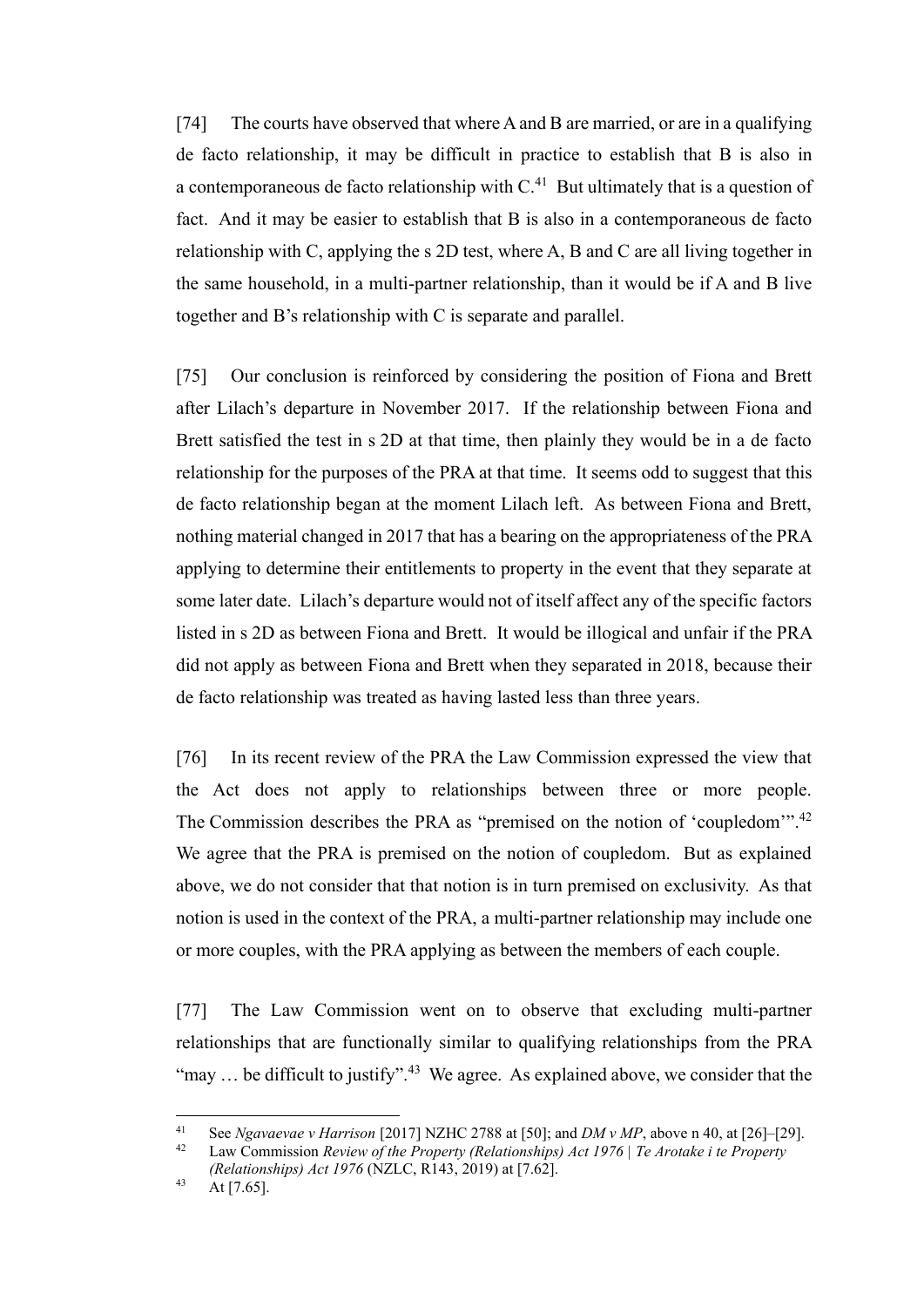PRA can be read in a way which ensures its application as between two individuals in a multi-partner relationship, in circumstances where the purposes of that very important social legislation are engaged.

[78] We add that it would be unsatisfactory if a different conclusion were to be reached in relation to the qualifying element of living "as a couple" as between married partners and de facto partners. One of the central objectives of the 2001 amendments to the PRA was to ensure that married and de facto couples would be placed on the same footing.<sup>44</sup> There would need to be a compelling reason to conclude that the PRA can apply to a married couple in a wider multi-partner relationship, but not to an unmarried couple whose relationship was in all other respects equivalent and who were in that same multi-partner relationship.

[79] We also consider that NZBORA supports the adoption of an interpretation that does not distinguish between married and de facto partners in this context. Section 6 of NZBORA provides that an available interpretation that is consistent with NZBORA should be preferred to any other meaning.<sup>45</sup> Section 19(1) of NZBORA provides that everyone has the right to freedom from discrimination on the grounds set out in the Human Rights Act. The prohibited grounds of discrimination identified in the Human Rights Act include "family status", which includes being married to, or being in a civil union or de facto relationship with, a particular person.<sup>46</sup> Section 2D of the PRA can be given a meaning consistent with the right to freedom from discrimination on the grounds of family status by adopting a consistent approach to whether two people are living together as a couple, regardless of whether they are married, or unmarried but otherwise in an equivalent (de facto) relationship. So it must be given that rights-consistent meaning.

#### <span id="page-26-0"></span>*The workability of this approach*

[80] We do not accept the argument that this approach would be unworkable in practice. It can be applied in relation to any couple who is married or in a civil union

<sup>44</sup> *Bourneville v Bourneville* [2008] NZCA 520, [2009] NZFLR 69 at [21].

<sup>45</sup> For a recent discussion by the Supreme Court of s 6, and when a rights-consistent meaning is available, see *Fitzgerald v R* [2021] NZSC 131.

<sup>&</sup>lt;sup>46</sup> Human Rights Act, s  $21(1)(1)(iii)$ .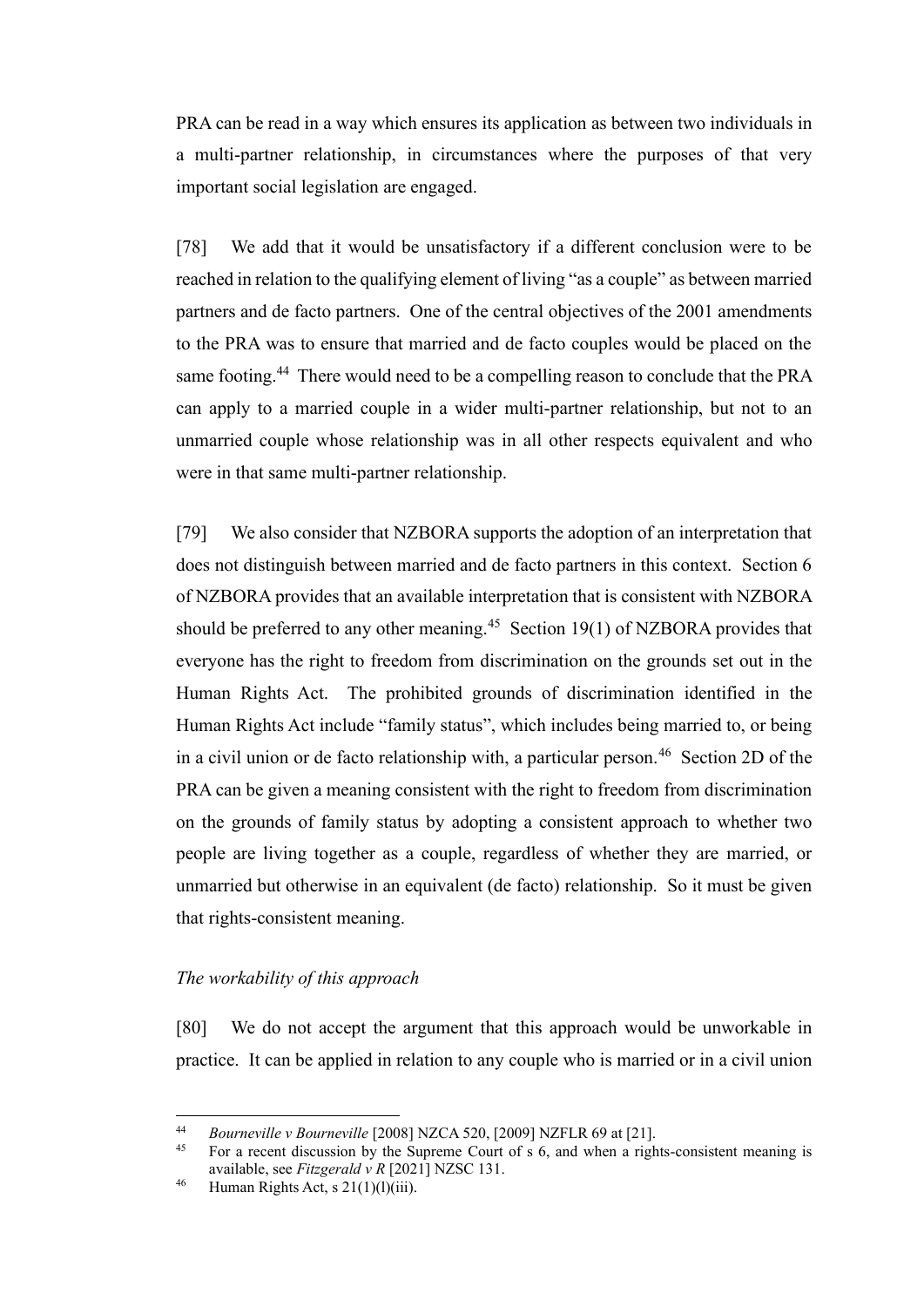or de facto relationship, in order to determine their mutual rights as against each other. The starting point will be the equal sharing presumption in s 11 of the PRA. It is of course always necessary to determine the scope of the relevant relationship property, and identify any other claims on that property, when applying the equal sharing principle as between a couple.

[81] Some examples may be helpful. First, suppose that three people A, B and C are in a committed polyamorous relationship. They live together in a single household. Each pair of individuals in the relationship is in a qualifying relationship: either they are married or in a civil union, or they are in a de facto relationship as defined in s 2D. The property at which they live is owned by A.

[82] The term "family home" is defined in s 2 of the PRA to mean:

… the dwellinghouse that either or both of the spouses or partners use habitually or from time to time as the only or principal family residence, together with any land, buildings or improvements appurtenant to that dwellinghouse and used wholly or principally for the purposes of that household …

[83] If the property is the family home of each of the three partners, then it is the family home for each couple. If all three separate, and C brings a claim under the PRA against A and B, it follows from s 11 of the PRA that each is entitled to share *equally* in that family home. So:

- (a) As between C and A, each is entitled to share equally in the home.
- (b) In determining the practical implications of that right to equal sharing, and the orders to be made, the court needs to bear in mind that each of A and B are entitled to share equally in that home vis-à-vis C.
- (c) The appropriate order to make on C's application is thus an order granting C a one-third share in the family home. $47$  That achieves equality as between the partners in each relevant couple.

<sup>&</sup>lt;sup>47</sup> Putting to one side any claim a partner may have for unequal division of property, such as a claim based on economic disparity under s 15 of the PRA.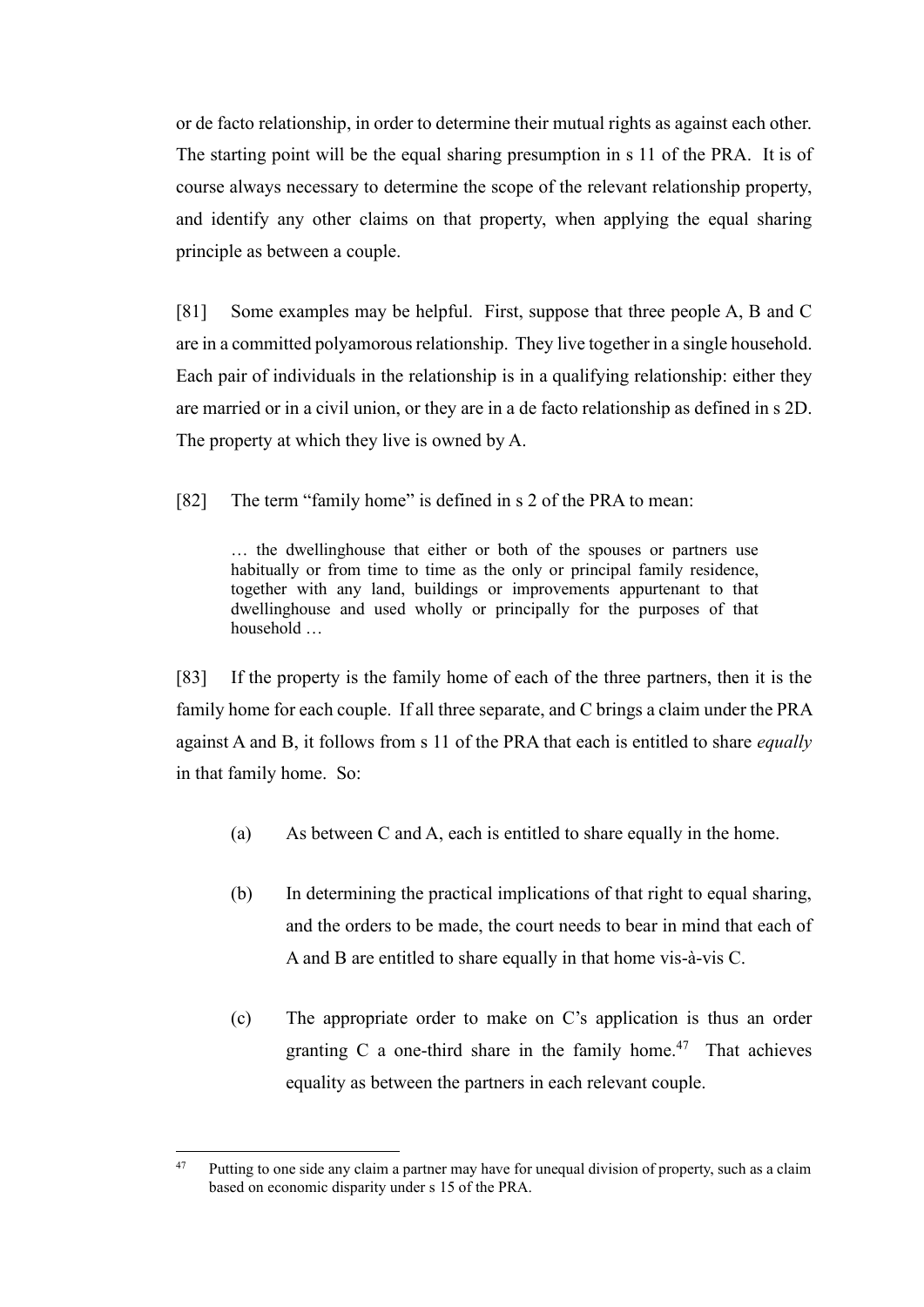[84] The same applies if C leaves the polyamorous relationship, so ceases to be in a qualifying relationship with A and B, but A and B continue in their qualifying relationship. In those circumstances also, an application by C against A and B will result in an order giving C a one-third share in the property. $48$ 

[85] The power of the court to make orders under ss 25 and 33 of the PRA is expressed in broad terms that would enable appropriate orders to be made to give effect to this equal division. The court might require a payment to be made by A and/or B to C, or require the sale of the property and equal division of the proceeds.

[86] The presumption of equal division does not mean that each partner is entitled to 50 per cent of the property as a whole, as the Judge suggested below.<sup>49</sup> Rather, it means that neither is entitled to more or less than the other. There is no difficulty applying that presumption of equal division in the manner set out above, and concluding that each is entitled to a one-third share. This outcome is consistent with the general policy of the PRA. We do not share the view expressed by the Judge that each partner obtaining a 33 per cent share is "materially at odds" with that policy.<sup>50</sup>

[87] Nor do we consider that ss 52A and 52B give rise to significant concerns about workability. In circumstances where A, B and C have separated, and B and C each bring a claim against A for one-third of a family home, the better view is that s 52A is not engaged. That provision only applies where there are *competing* claims for property orders in respect of certain property, and there is *insufficient* property to satisfy the relevant orders. But as the examples above illustrate, the court can make orders which give effect to the parties' mutual rights in a manner which does not involve competition between claims: there is sufficient property to satisfy the claims of both B and C, and to satisfy the orders that would be made in their favour. The difficulties that some commentators have identified in relation to s 52A do not arise in this scenario.<sup>51</sup>

<sup>48</sup> Again, putting to one side any claim a partner may have for unequal division of property.<br>49 High Court indemnate above n 1 at  $[44]$ 

<sup>&</sup>lt;sup>49</sup> High Court judgment, above n [1,](#page-5-1) at [44].

 $50$  At [45].<br> $51$  See for

See for example Law Commission, above n [42,](#page-25-0) at [7.45]–[7.48].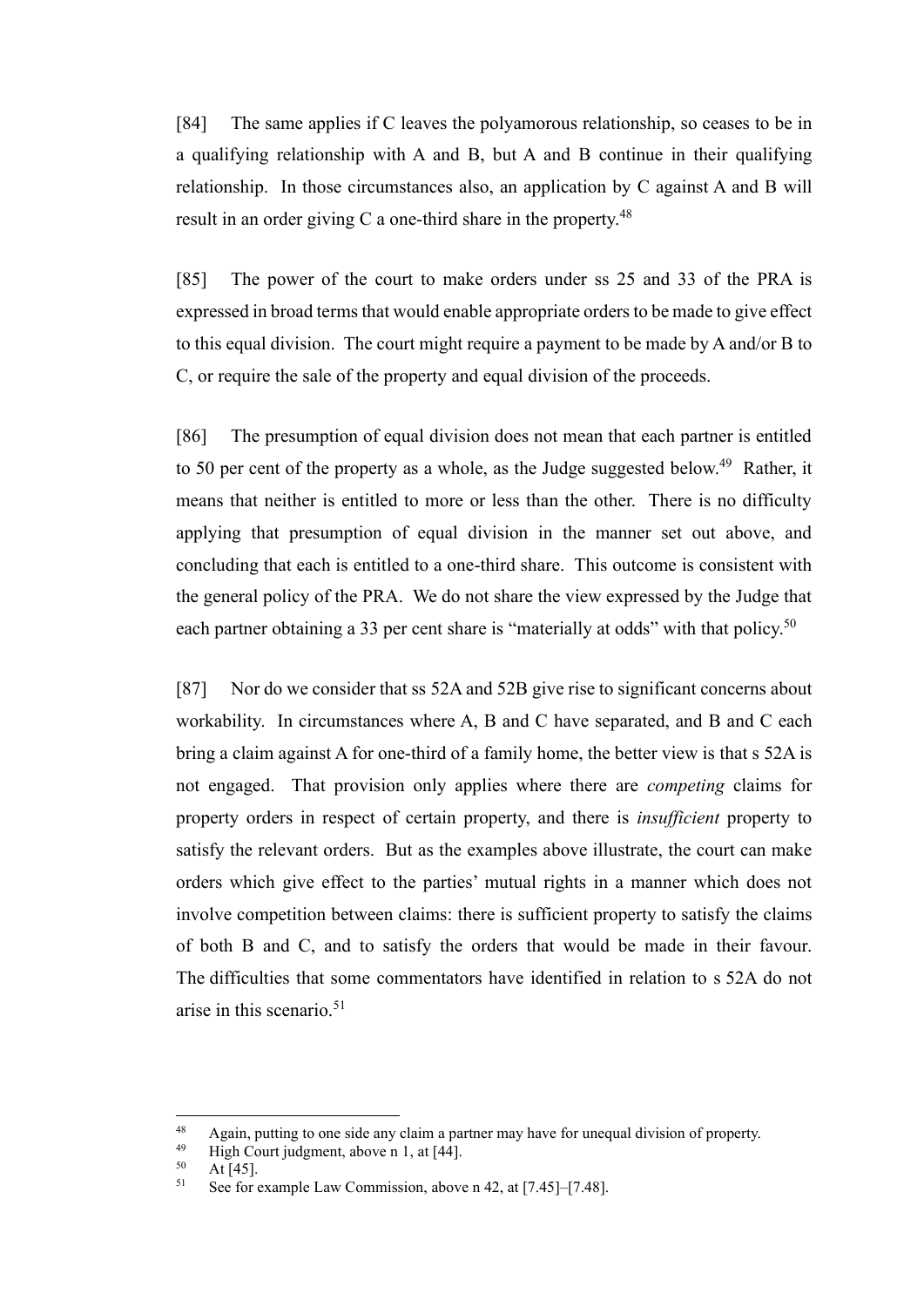[88] We agree with the Judge that there are "acknowledged difficulties" with the application of ss 52A and  $52B$ .<sup>52</sup> But we do not see those difficulties as a barrier to the application of the PRA to couples in the context of a multi-partner relationship. Indeed it seems to us that these difficulties are less likely to arise in the context of a single contemporaneous multi-partner relationship than in the context of two contemporaneous two-partner relationships, where one individual may face competing claims from two former partners in respect of the same relationship property, with each former partner claiming an entitlement to a 50 per cent share of that property. In many cases involving polyamorous relationships, there will be no competing claims, the property will be sufficient to satisfy each participant's claim to share equally with each other participant, and ss 52A and 52B will not be reached.

[89] It is possible that in some cases involving multi-partner relationships there will be competing claims, and insufficient property to satisfy the orders that would otherwise be made. In those cases the courts will need to strive to make ss 52A and 52B work in a manner consistent with the purposes of the PRA, just as the courts would need to do in cases concerning two contemporaneous two-partner relationships. But we do not see the likelihood of such cases, or the difficulty of resolving them, as a sufficient reason to depart from the approach to the PRA that we have outlined above.

[90] The approach we have described above, applying the PRA as between each couple, is also workable when it comes to addressing other issues that arise under the PRA. It is neither feasible nor appropriate for us to work through every conceivable issue that might arise. But it may be helpful to outline how this approach would work in three scenarios: one involving property other than the family home, one involving s 9A (where separate property becomes relationship property), and one involving s 13 (exceptional circumstances leading to unequal sharing).

[91] First, property other than the family home. Suppose  $X$  is married to  $Y$  and lives with her much of the time. But he is also in a de facto relationship with Z, with whom he spends several days most weeks. Y and Z are not in a relationship (indeed,

 $52$  High Court judgment at [41].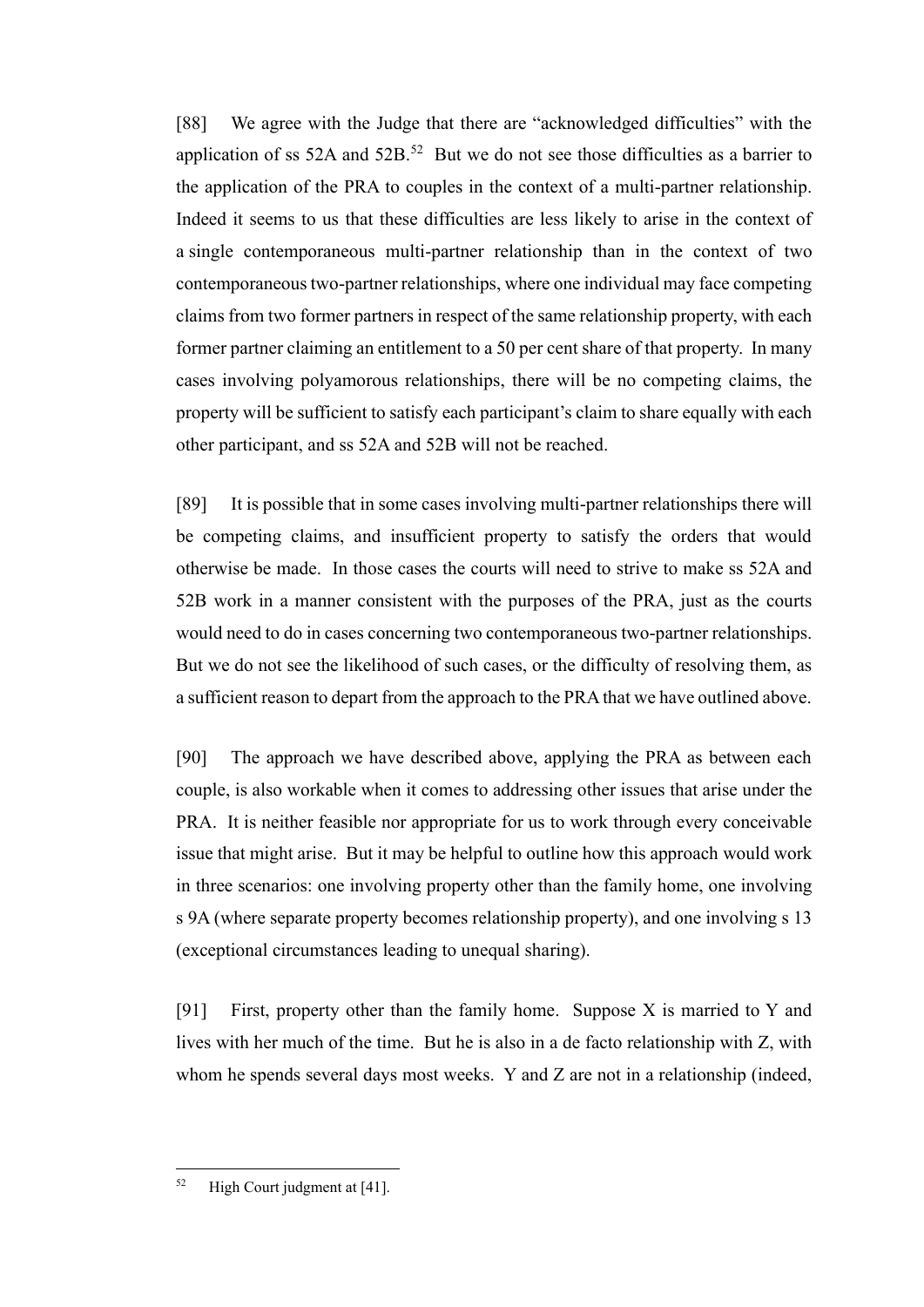they have not met). X has a good job and is saving regularly. During the overlap in the relationships he saves \$200,000 from his wages.

[92] X's relationships both come to an end. Y and Z each bring claims against X under the PRA. The savings are relationship property for the purpose of each of  $X$ 's relationships: s 8(1)(e). (The savings are not relationship property as between Y and Z: they are not in a relationship.) Section 52A applies to X's two contemporaneous relationships, but provides no meaningful guidance in this scenario. The answer appears to lie in an application of  $s$  11 — the entitlement to share equally in this property, on a basis that takes into account the three claims to that property. If the court awards each of Y and Z one third of the savings, then Y shares equally with X (each receives the same, neither more nor less) and Z shares equally with X. It would make no sense to award each of Y and Z 50 per cent of the savings, leaving X with nothing — that would not reflect equal sharing as between each claimant and X.

<span id="page-30-0"></span>[93] Now suppose that the facts are as above but  $X$ ,  $Y$  and  $Z$  are in a multi-partner relationship, and Y and Z satisfy the s 2D test for a de facto relationship. The same analysis leads to the same conclusion: each receives one third of the savings. (In this scenario, as in the scenario above, the savings are not relationship property as between Y and Z. Although Y and Z are in a relationship in this scenario, X's savings are not property acquired by either Y or Z during their relationship).<sup>53</sup>

[94] Next, we turn to s 9A. The facts are as [\[93\]](#page-30-0) above, with X, Y and Z in a multi-partner relationship. X uses his savings to improve a rental property he owned before he met either Y or Z. The rental property is separate property. Any increase in value of the rental property as a result of this application of X's savings (which are relationship property in each of X's relationships, as above) becomes relationship property by virtue of  $s$  9A(1) for the purpose of each of X's relationships. That gain is shared in the same way as the savings would have been shared. X must share this gain equally with each of Y and Z. That result can be achieved if and only if each receives one third of the gain.<sup>54</sup>

 $^{53}$  PRA, s  $8(1)(e)$ .<br> $^{54}$  The same result

The same result would presumably be reached if  $X$  was in contemporaneous two-partner relationships with Y and  $\overline{Z}$ , as with the savings.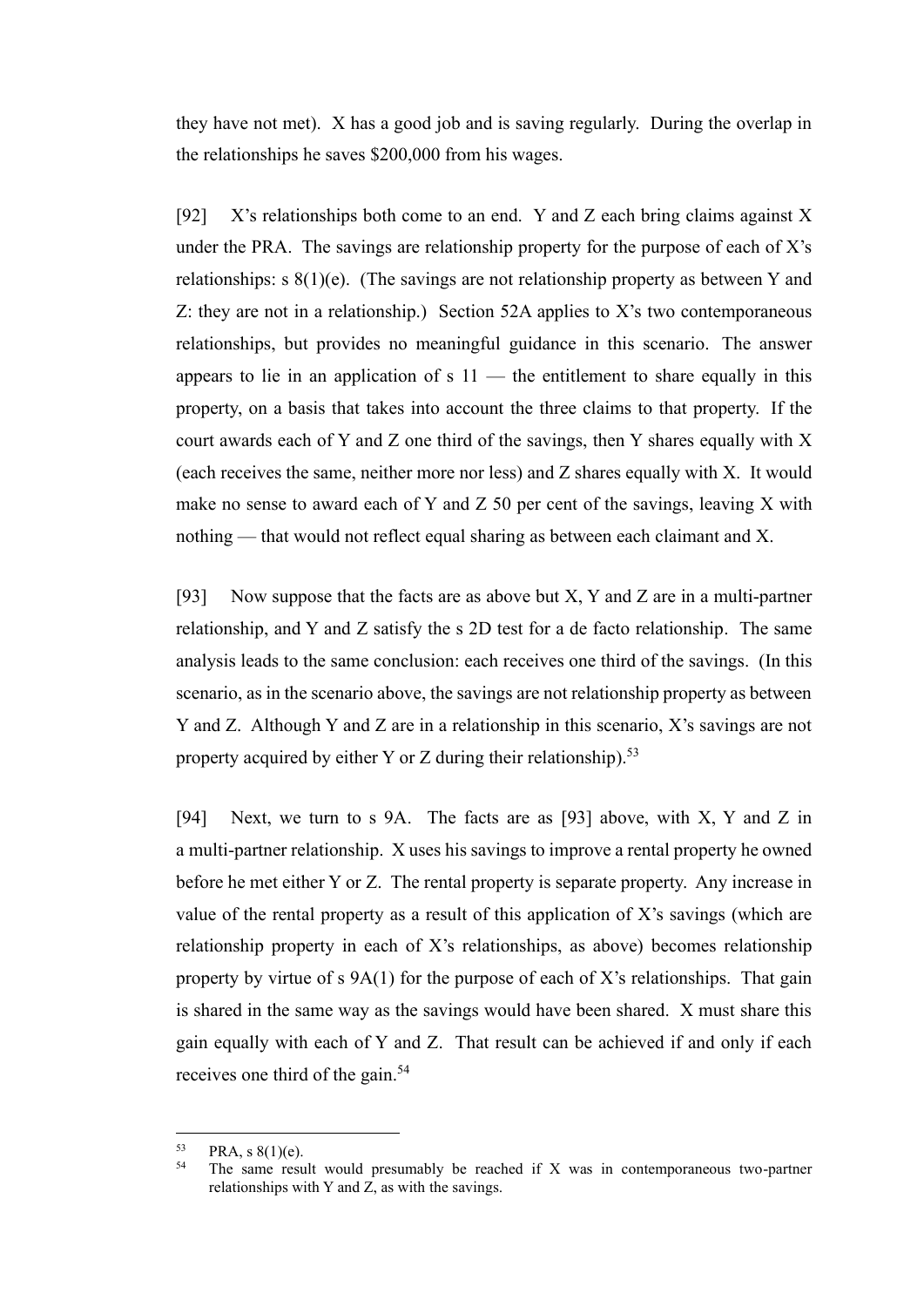[95] Now suppose that Y does work on X's rental property, and that work increases the value of the rental property. That increase in value is relationship property as between X and Y by virtue of s  $9A(2)$ . But s  $9A(2)$  does not apply to this value increase as between X and Z. If X was in contemporaneous two-partner relationships with each of Y and Z, the gain in the value of the rental property would be divided between X and Y, with their shares determined in accordance with their respective contributions to the increase in value. Z would have no claim against X in respect of this gain. If all three are in a multi-partner relationship, the same result would be reached: s 9A(2) does not enable Z to claim that the increase in value is relationship property, nor has Z made any contribution to that increase in value.<sup>55</sup>

[96] Finally, consider the scenario where X, Y and Z are in a multi-partner relationship, the relationship between each couple is a qualifying relationship, and a few months before separation X applies an inheritance of \$1 million to clear the mortgage on the family home valued at \$2.5 million. Following separation, X claims that s 13 applies as between himself and each of Y and Z. If the Family Court accepts that as between X and Y this amounts to extraordinary circumstances that make equal sharing between them repugnant to justice, then the shares of X and Y must be determined in accordance with their respective contributions to the relationship. Likewise, as between X and Z. But there are no extraordinary circumstances as between Y and Z, so they will continue to share equally (that is, as between them neither receives more nor less than the other). Putting to one side all other relevant factors, and all other relationship property, one response might be that X's share reflects what he would have received if the inheritance had not been applied to the house (\$500,000) plus the inheritance amount, giving him a total share of \$1.5 million, while each of Y and Z receive \$500,000. As between X and Y, and X and Z equal sharing is departed from and X's share adjusted, to the extent necessary to reflect the relevant exceptional circumstance. Y and Z share equally as between themselves.

<sup>&</sup>lt;sup>55</sup> It might be argued that this is unfair to Z, as if Y had done similar work on another property for payment, the payment would have been relationship property as between Y and Z. But the same unfairness arises if X does work on his own separate property, which produces a gain for X: that does not become relationship property, although payment for similar work by X on a third party's property would have. These anomalies between the treatment of paid and unpaid work are already present in the PRA and are not peculiar to the multi-partner context.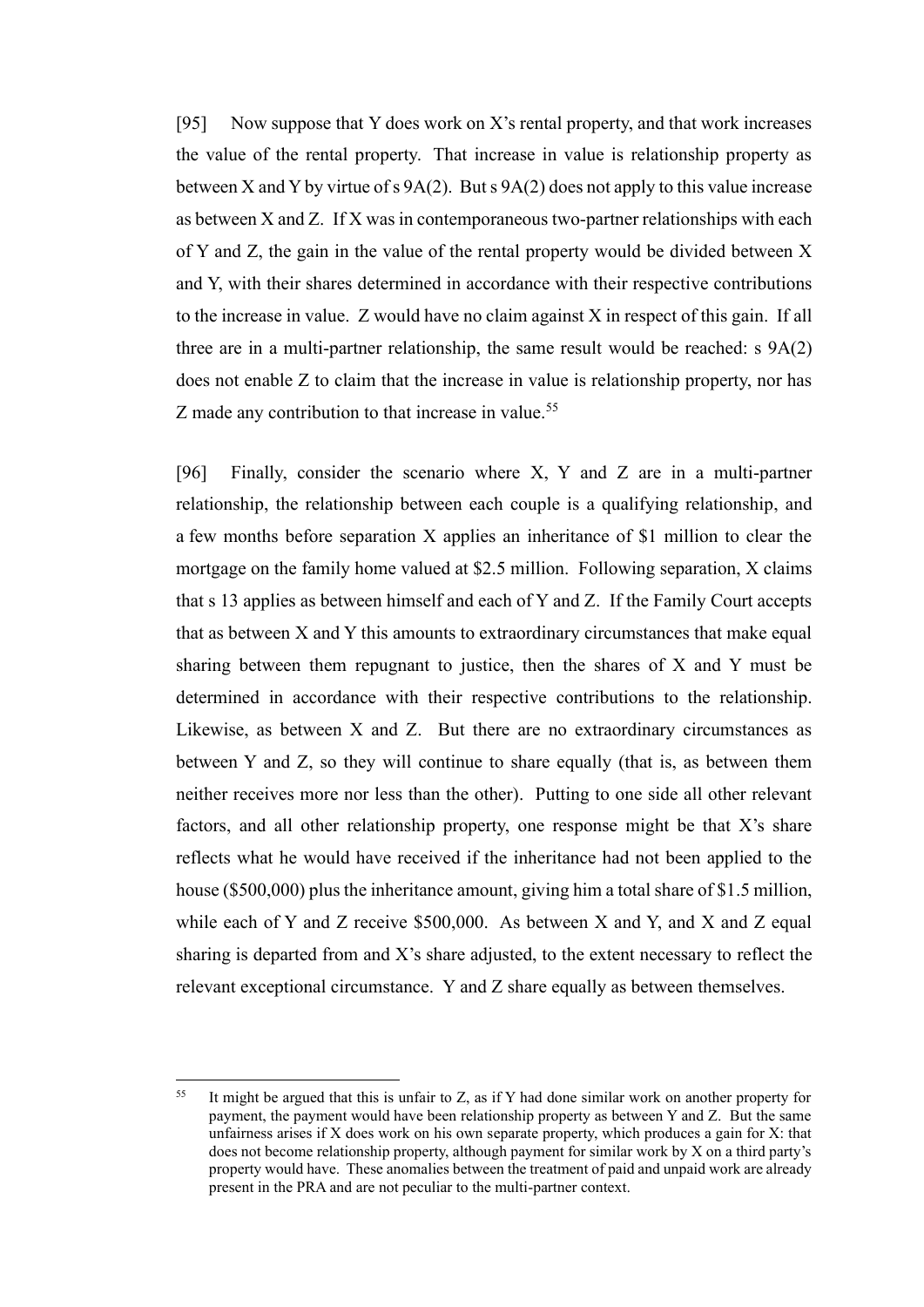[97] These and other scenarios will need to be worked through by the courts if and when they arise. We are confident that the courts can arrive at workable solutions that are consistent with the text and the purpose of the PRA, by applying the PRA as between each couple while having regard to any other claims to the relevant property. We have not identified any difficulties with this approach which are so fundamental that they would justify adopting a different approach that would be less consistent with the policy objectives and principles that underpin the PRA.

#### <span id="page-32-0"></span>**Conclusion**

[98] For the reasons set out above, the appeal must be allowed.

[99] The Judge restated the question referred to the High Court by way of case stated as follows:<sup>56</sup>

Does the Family Court have jurisdiction under the [PRA] to determine the property rights of three persons in a polyamorous relationship, either on the basis of that relationship or by dividing that relationship into dyadic parts?

[100] The difficulty with the way this question is framed is that it starts with a "polyamorous relationship", a concept that is not defined under the PRA, and moves on to ask whether property rights of three persons in such a relationship can be determined under the PRA on the basis of that relationship, or by dividing it into "dyadic parts". We think it is more consistent with the scheme of the PRA to ask whether, as between person A who brings a claim under the PRA against persons B and C, A was in a qualifying relationship (a marriage, civil union or de facto relationship) with either or both of B and C. If A was in a qualifying relationship with B, the PRA applies as between A and B. If A was in a qualifying relationship with C, the PRA applies as between A and C. The Family Court has jurisdiction to determine property rights of couples in a qualifying relationship. In the context of a polyamorous relationship, there may be multiple such couples. The jurisdiction can be exercised in respect of each such couple.

<sup>56</sup> High Court judgment, above n [1,](#page-5-1) at [3].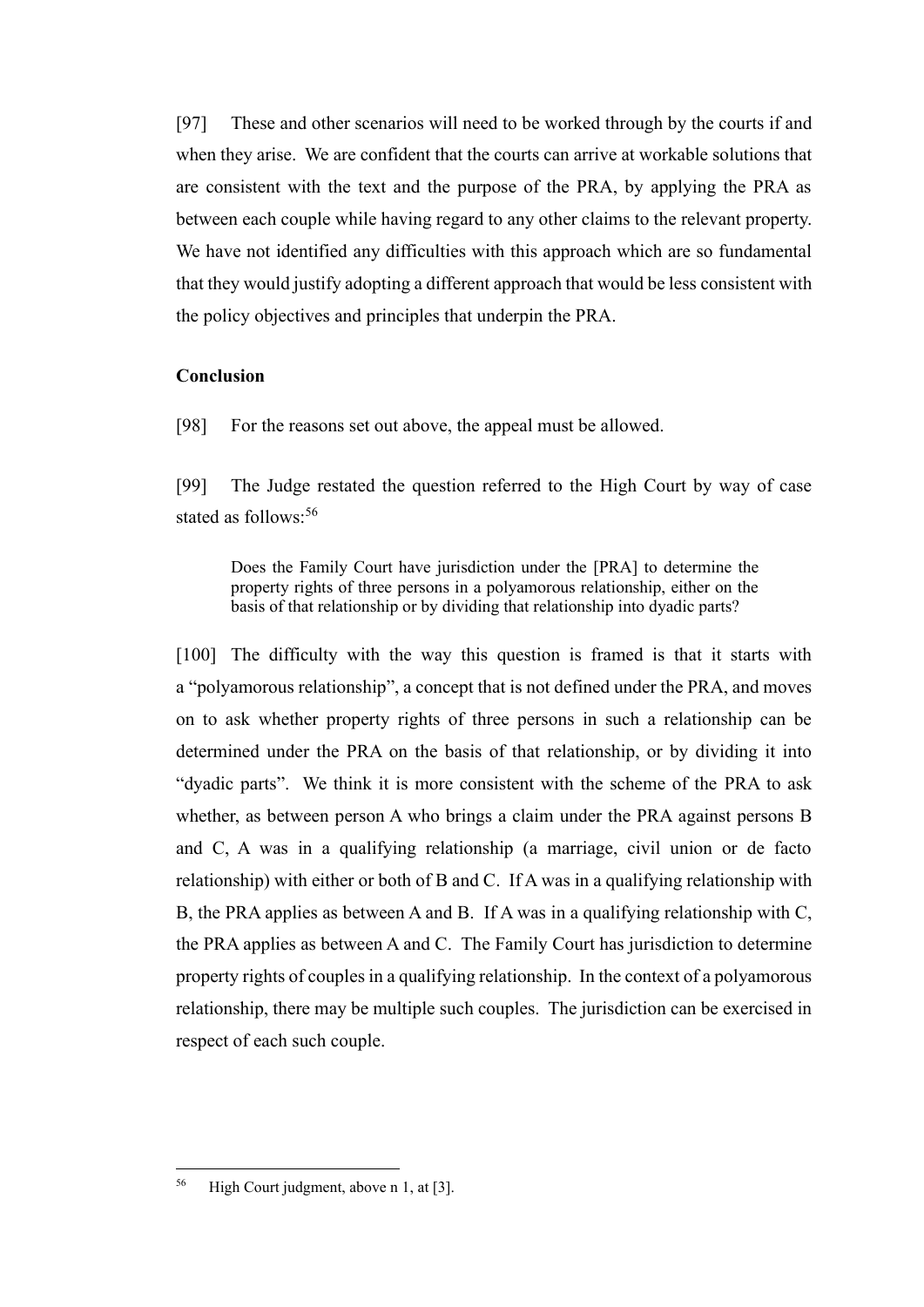[101] We therefore answer the question as follows:

The Family Court has jurisdiction under the PRA to determine claims to property as between two persons who were married, in a civil union, or in a de facto relationship, and also in a polyamorous relationship. That jurisdiction extends to determining claims among three people in a polyamorous relationship, where each partner in that polyamorous relationship is either married to, in a civil union with, or in a de facto relationship with, each of the other partners in that polyamorous relationship.

[102] Costs in this Court should follow the event in the ordinary way. Although this appeal raises a novel issue, the proceedings seek to vindicate private interests.

[103] Costs in the High Court were reserved. Costs in that Court should be determined by that Court, in light of this decision.

[104] The proceedings brought by each of Lilach and Brett can now be heard by the Family Court. That Court will need to determine whether each of them was in fact in a de facto relationship with Fiona for the purposes of the PRA, and the duration of each of those relationships. If the claimed relationships are established, the Court will then need to go on to identify the relevant relationship property, and determine the claims to that property, as between the relevant couple(s) in the normal way.

#### <span id="page-33-0"></span>**Result**

- [105] The appeal is allowed.
- [106] We answer the question of law referred to the High Court as follows:

The Family Court has jurisdiction under the Property (Relationships) Act 1976 to determine claims to property as between two persons who were married, in a civil union, or in a de facto relationship, and also in a polyamorous relationship. That jurisdiction extends to determining claims among three people in a polyamorous relationship, where each partner in that polyamorous